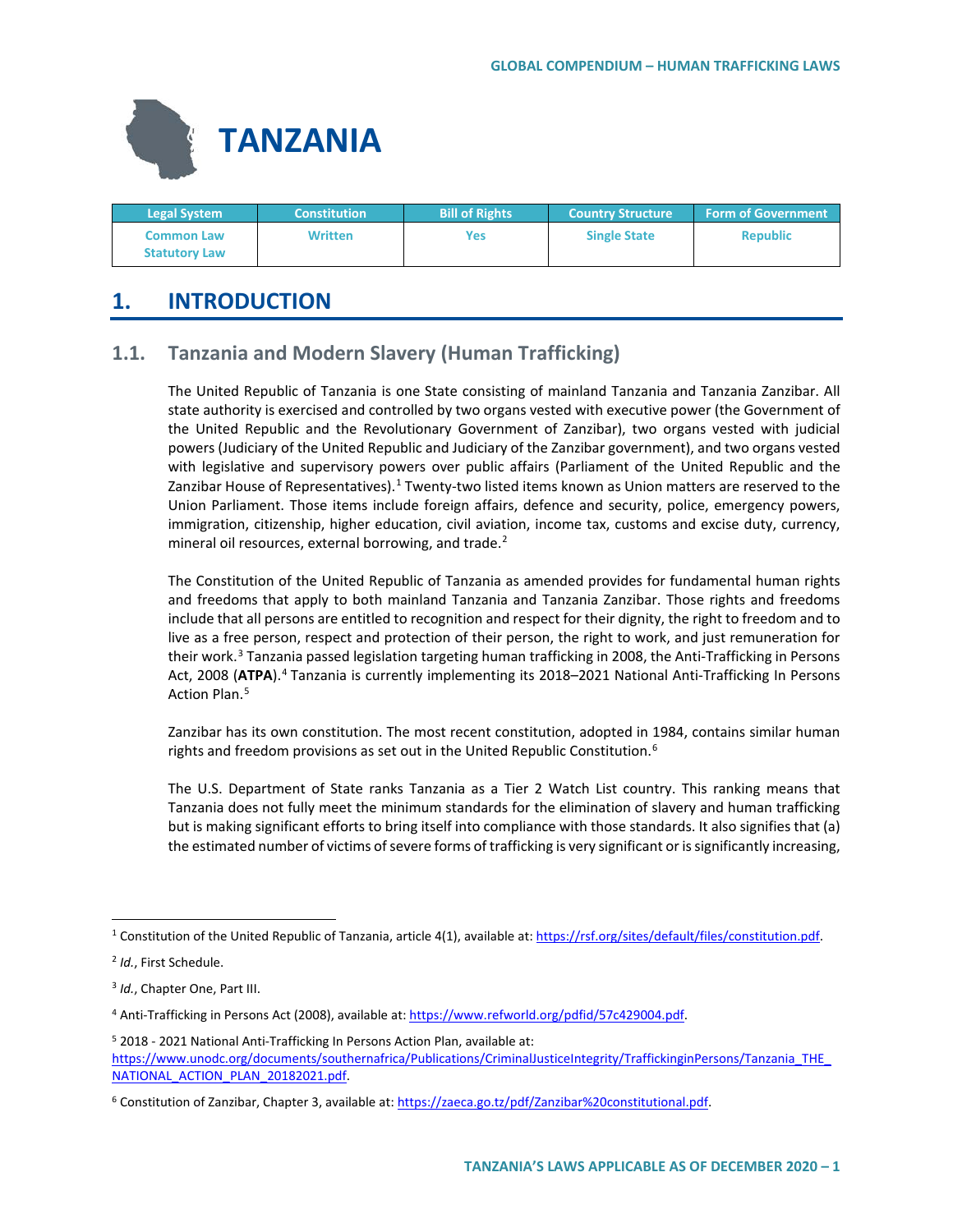and the country is not taking proportional concrete actions; and (b) there is a failure to provide evidence of increasing efforts to combat severe forms of trafficking in persons.<sup>[7](#page-1-0)</sup>

Traffickers exploit domestic and foreign victims in Tanzania, and traffickers exploit victims from Tanzania abroad.<sup>[8](#page-1-1)</sup>

Traffickers subject boys and girls, especially impoverished and orphaned children from rural areas or nearby countries (such as Burundi and Rwanda), to forced labour in domestic service, on farms (including as cattle herders or hunters), in gold and gemstone mines and quarries, and on fishing vessels on the high seas. The traditional practice of child fostering is manipulated to achieve domestic servitude.<sup>[9](#page-1-2)</sup>

Tanzania is a source, transit, and destination country for international trafficking. Men and women are recruited and sent to other African countries (such as Kenya and South Africa), the Middle East, Europe, Asia, and the United States for forced labour in domestic service and sex trafficking. <sup>[10](#page-1-3)</sup>

Various government agencies within Tanzania deal with human trafficking, but they have little funding. These include the Commission for Human Rights and Good Governance, the Anti-Trafficking Committee, the Anti-Trafficking Secretariat, and the Ministry of Labor, Employment and Youth Development.<sup>[11](#page-1-4)</sup>

### **1.2. Tanzania's Policy and Legal Position**

Tanzania's policy and legislative response to slavery and human trafficking has evolved. The 1984 amendments to the 1977 Constitution, which took effect in 1988, gave legal force for the first time to fundamental human rights and freedoms expressed in a supreme legal instrument.<sup>[12](#page-1-5)</sup> Since then, the Government has passed the Anti-Trafficking In Persons Act, 2008, and adopted regulations. Various agencies have limited funding and resources to enforce these laws.

Tanzania has signed and ratified a number of international treaties relating to slavery, slavery-like conditions, and human trafficking. [13](#page-1-6) Tanzania has met its international obligations which require the enactment of domestic legislation that establishes criminal offenses for slavery, slavery-like conditions, and human trafficking. Refer to Section 3.

Tanzania has developed and adopted National Anti-Trafficking In Persons Action Plans to improve preventative measures and response services in combating trafficking in persons. The first plan ran from 2015 to 2018, and the second plan ran from July 2018 to June 2021. The strategic actions include policy, legislation, institutions, capacity building for skills enhancement, prevention and public awareness raising,

<span id="page-1-1"></span><sup>8</sup> *Id.* at 482.

<span id="page-1-2"></span> $9$  *Id.* 

<span id="page-1-3"></span><sup>10</sup> *Id*.

<span id="page-1-0"></span> <sup>7</sup> U.S. Dep't of State, Trafficking in Persons Report 40, 479 (2020), available at: [https://www.state.gov/wp](https://www.state.gov/wp-content/uploads/2020/06/2020-TIP-Report-Complete-062420-FINAL.pdf)[content/uploads/2020/06/2020-TIP-Report-Complete-062420-FINAL.pdf.](https://www.state.gov/wp-content/uploads/2020/06/2020-TIP-Report-Complete-062420-FINAL.pdf) The U.S. Department of State rankings are based on the minimum standards specified in the U.S. Trafficking Victims Protection Act of 2000, "which are generally consistent with the [UN] Palermo Protocol." *Id.* at 39.

<span id="page-1-4"></span><sup>11</sup> *Id.*, pp. 479–80; *CHRAGG|Home*, COMMISSION FOR HUMAN RIGHTS AND GOOD GOVERNANCE, available at[: https://www.chragg.go.tz/;](https://www.chragg.go.tz/) *PMO-LYED|Home*, MINISTRY OF LABOR, EMPLOYMENT AND YOUTH DEVELOPMENT, available at[: https://www.kazi.go.tz/.](https://www.kazi.go.tz/)

<span id="page-1-5"></span><sup>&</sup>lt;sup>12</sup> Constitution of the United Republic of Tanzania, Chapter One, Part III, available at: [https://rsf.org/sites/default/files/constitution.pdf.](https://rsf.org/sites/default/files/constitution.pdf) 

<span id="page-1-6"></span><sup>13</sup> Ratification Status for United Republic of Tanzania, UN HUMAN RIGHTS TREATY BODIES, available at: [https://tbinternet.ohchr.org/\\_layouts/15/TreatyBodyExternal/Treaty.aspx?CountryID=186&Lang=EN.](https://tbinternet.ohchr.org/_layouts/15/TreatyBodyExternal/Treaty.aspx?CountryID=186&Lang=EN)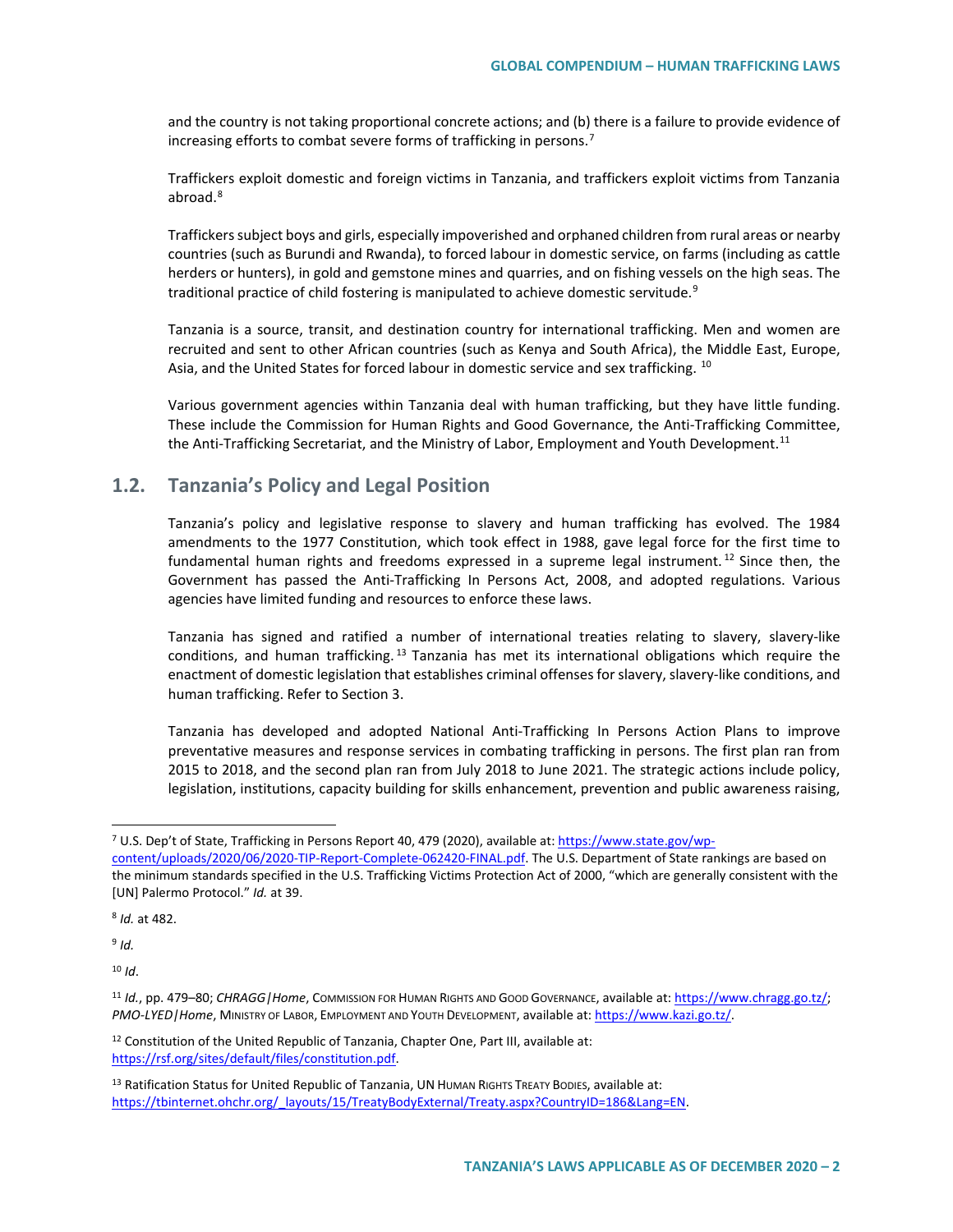victim and witness support and protection, stakeholder and other country communications, coordination and co-operation, research and information sharing, monitoring and evaluation, and resource mobilization.<sup>[14](#page-2-0)</sup> However, more resources are needed to implement the plan fully.<sup>[15](#page-2-1)</sup>

More generally, a Human Rights Action Plan (2013–2017) directed the Commission for Human Rights and Good Governance to develop a national baseline study on business and human rights.<sup>[16](#page-2-2)</sup> In 2017, that Commission, with technical support from the Danish Institute for Human Rights, produced a National Baseline Assessment (**NBA**). The NBA compared the United Nations Guiding Principles on Business and Human Rights to Tanzanian laws, policies, and practices, identified substantial gaps, and made recommendations.<sup>[17](#page-2-3)</sup> A National Action Plan on Business and Human Rights is to be developed.<sup>[18](#page-2-4)</sup>

# **2. OVERVIEW OF TANZANIA'S LEGAL APPROACH TO COMBATING MODERN SLAVERY AND HUMAN TRAFFICKING**

# **2.1. Tanzania's Regional and International Law Obligations**

### *2.1.1. Fundamental human rights*

The 1977 United Republic Constitution, as amended in 1984, and the 1984 Zanzibar Constitution enshrine fundamental human rights. A draft constitution in circulation expands those rights.<sup>[19](#page-2-5)</sup>

Tanzania has acceded to or ratified the International Covenant on Civil and Political Rights (1976), the International Covenant on Economic, Social and Cultural Rights (1976), the Convention on the Elimination of all Forms of Discrimination Against Women (1985), the Convention on the Rights of the Child (1991), Supplementary Convention on The Abolition of Slavery, the Slave Trade, and Institutions and Practices Similar to Slavery (1962), and the Worst Forms of Child Labour Convention ([20](#page-2-6)01). <sup>20</sup> Tanzania also participates in human rights initiatives through a number of voluntary pledges and commitments, including

<span id="page-2-6"></span><sup>20</sup> Ratification Status for United Republic of Tanzania, UN HUMAN RIGHTS TREATY BODIES, available at: [https://tbinternet.ohchr.org/\\_layouts/15/TreatyBodyExternal/Treaty.aspx?CountryID=186&Lang=EN;](https://tbinternet.ohchr.org/_layouts/15/TreatyBodyExternal/Treaty.aspx?CountryID=186&Lang=EN) Supplementary Convention on the Abolition of Slavery, the Slave Trade, and Institutions and Practices Similar to Slavery, UN TREATY COLLECTION, available at[: https://treaties.un.org/pages/ViewDetailsIII.aspx?src=TREATY&mtdsg\\_no=XVIII-](https://treaties.un.org/pages/ViewDetailsIII.aspx?src=TREATY&mtdsg_no=XVIII-4&chapter=18&Temp=mtdsg3&clang=_en)

<span id="page-2-0"></span> <sup>14</sup> 2018–2021 National Anti-Trafficking In Persons Action Plan, available at: [https://www.unodc.org/documents/southernafrica/Publications/CriminalJusticeIntegrity/TraffickinginPersons/Tanzania\\_THE\\_](https://www.unodc.org/documents/southernafrica/Publications/CriminalJusticeIntegrity/TraffickinginPersons/Tanzania_THE_NATIONAL_ACTION_PLAN_20182021.pdf) NATIONAL ACTION PLAN 20182021.pdf.

<span id="page-2-1"></span><sup>15</sup> U.S. Dep't of State, Trafficking in Persons Report 480 (2020), available at: [https://www.state.gov/wp](https://www.state.gov/wp-content/uploads/2020/06/2020-TIP-Report-Complete-062420-FINAL.pdf)[content/uploads/2020/06/2020-TIP-Report-Complete-062420-FINAL.pdf.](https://www.state.gov/wp-content/uploads/2020/06/2020-TIP-Report-Complete-062420-FINAL.pdf)

<span id="page-2-2"></span><sup>16</sup> National Human Rights Action Plan (2013–2017), available at: [https://www.ohchr.org/Documents/Issues/Education/Training/actions-plans/Excerpts/Tanzania\\_en%202013-2017.pdf.](https://www.ohchr.org/Documents/Issues/Education/Training/actions-plans/Excerpts/Tanzania_en%202013-2017.pdf) 

<span id="page-2-3"></span><sup>17</sup> Commission for Human Rights and Good Governance, *National Baseline Assessment* (Nov. 2017) (**NBA**), available at: https://globalnaps.org/wp-content/uploads/2017/11/tanzania-bhr-nba\_final\_nov2017.pdf.

<span id="page-2-4"></span><sup>18</sup> *Tanzania*, NATIONAL ACTION PLANS ON BUSINESS AND HUMAN RIGHTS, available at: [https://globalnaps.org/country/tanzania/.](https://globalnaps.org/country/tanzania/)

<span id="page-2-5"></span><sup>&</sup>lt;sup>19</sup> Proposed Draft Constitution of Tanzania (Sept. 2014), available at: [http://constitutionnet.org/sites/default/files/the\\_proposed\\_constitution\\_of\\_tanzania\\_sept\\_2014.pdf.](http://constitutionnet.org/sites/default/files/the_proposed_constitution_of_tanzania_sept_2014.pdf)

[<sup>4&</sup>amp;chapter=18&Temp=mtdsg3&clang=\\_en;](https://treaties.un.org/pages/ViewDetailsIII.aspx?src=TREATY&mtdsg_no=XVIII-4&chapter=18&Temp=mtdsg3&clang=_en) Ratifications of C182 - Worst Forms of Child Labour Convention, 1999 (No. 182), INTERNATIONAL LABOUR ORGANIZATION, available at:

[https://www.ilo.org/dyn/normlex/en/f?p=1000:11300:0::NO:11300:P11300\\_INSTRUMENT\\_ID:312327.](https://www.ilo.org/dyn/normlex/en/f?p=1000:11300:0::NO:11300:P11300_INSTRUMENT_ID:312327)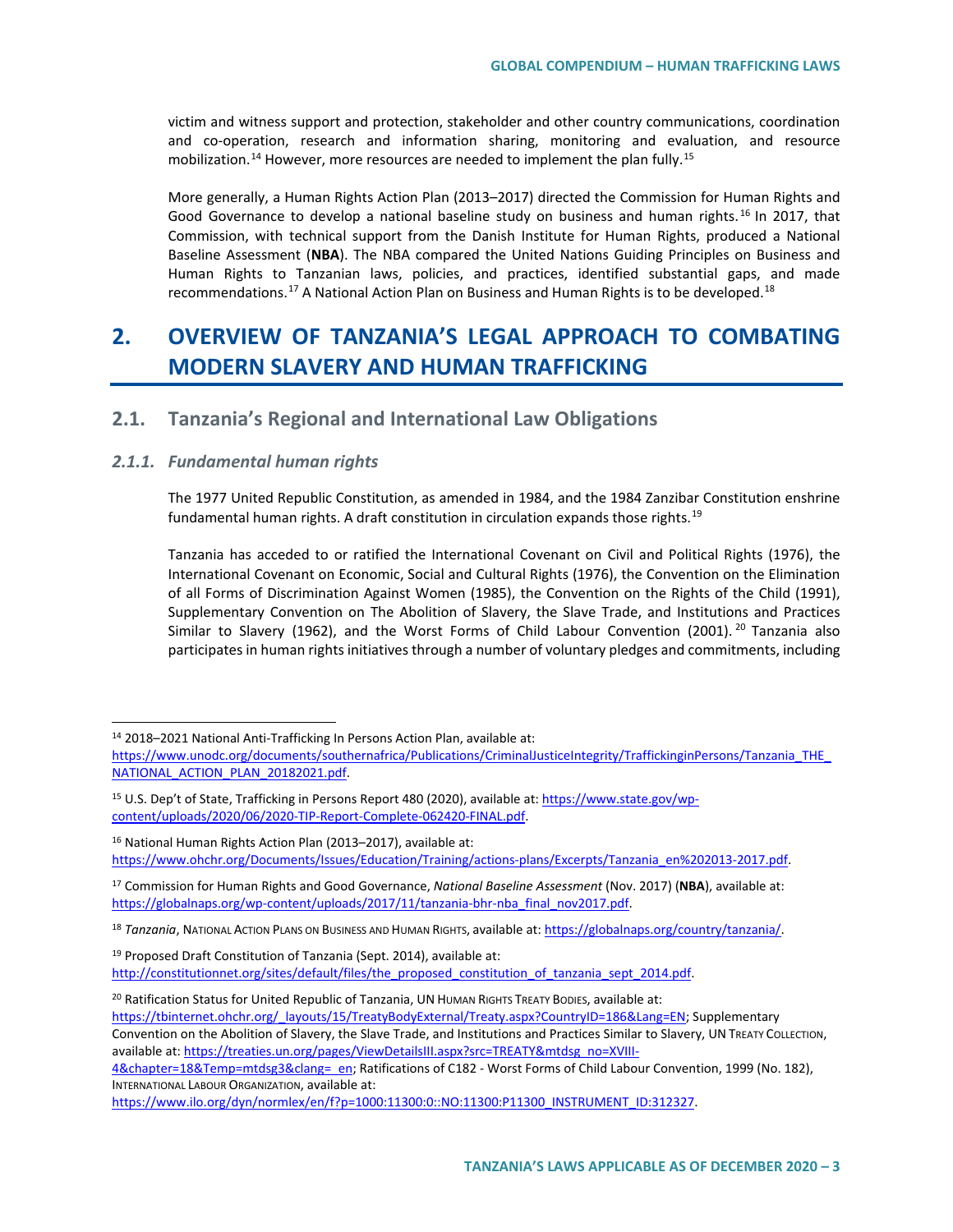its participation in the African Peer Review Mechanism, the African Charter on Human and Peoples' Rights, and the African Charter on the Rights and Welfare of the Child.<sup>[21](#page-3-0)</sup>

#### *2.1.2. Slavery and trafficking*

Tanzania has not ratified the Protocol to Prevent, Suppress and Punish Trafficking in Persons, Especially Women and Children, supplementing the Convention against Transnational Organized Crime (2000), and the Protocol against the Smuggling of Migrants by Land, Sea and Air (2000).<sup>[22](#page-3-1)</sup> Several other international conventions also address various forms of modern slavery, including the Abolition of Forced Labour Convention (1962).<sup>[23](#page-3-2)</sup> Tanzania has passed the ATPA which prohibits all forms of trade in humans.<sup>[24](#page-3-3)</sup>

### *2.1.3. Effect under Tanzania's law*

Article 63(3)(e) of the Tanzanian United Republic Constitution authorizes the National Assembly to deliberate upon and ratify all treaties and agreements that require ratification.<sup>[25](#page-3-4)</sup>

Tanzania has ratified or acceded to the Convention on the Elimination of All Forms of Discrimination against Women (1985); Convention on the Rights of the Child (1991); United Nations Convention against Transnational Organized Crime (2000); International Covenant on Civil and Political Rights (1976); International Covenant on Economic, Social and Cultural Rights (1976); United Nations Supplemental Convention on the Abolition of Slavery, the Slave Trade, and Institutions and Practices Similar to Slavery (1962), and Convention concerning Forced or Compulsory Labour (1962).<sup>[26](#page-3-5)</sup>

[https://www.unodc.org/documents/treaties/Special/2000\\_Protocol\\_to\\_Prevent\\_2C\\_Suppress\\_and\\_Punish\\_Trafficking\\_in\\_Pers](https://www.unodc.org/documents/treaties/Special/2000_Protocol_to_Prevent_2C_Suppress_and_Punish_Trafficking_in_Persons.pdf) [ons.pdf;](https://www.unodc.org/documents/treaties/Special/2000_Protocol_to_Prevent_2C_Suppress_and_Punish_Trafficking_in_Persons.pdf) Protocol against the Smuggling of Migrants by Land, Sea and Air, available at: https://treaties.un.org/Pages/ViewDetails.aspx?src=TREATY&mtdsg\_no=XVIII-12-b&chapter=18.

<span id="page-3-0"></span> <sup>21</sup> African Charter on Human and Peoples' Rights (1984), available at[: https://www.achpr.org/legalinstruments/detail?id=49;](https://www.achpr.org/legalinstruments/detail?id=49) African Charter on the Rights and Welfare of the Child (2003), available at:

[https://www.achpr.org/public/Document/file/English/achpr\\_instr\\_charterchild\\_eng.pdf;](https://www.achpr.org/public/Document/file/English/achpr_instr_charterchild_eng.pdf) African Peer Review Mechanism (**APRM**), available at[: https://au.int/en/organs/aprm.](https://au.int/en/organs/aprm) 

<span id="page-3-1"></span><sup>&</sup>lt;sup>22</sup> Protocol to Prevent, Suppress and Punish Trafficking in Persons, Especially Women and Children, supplementing the United Nations Convention against Transnational Organized Crime, available at:

<span id="page-3-2"></span><sup>&</sup>lt;sup>23</sup> Abolition of Forced Labour Convention, 1957 (No. 105), available at: [https://www.ilo.org/dyn/normlex/en/f?p=1000:12100:0::NO::P12100\\_ILO\\_CODE:C105.](https://www.ilo.org/dyn/normlex/en/f?p=1000:12100:0::NO::P12100_ILO_CODE:C105)

<span id="page-3-3"></span><sup>&</sup>lt;sup>24</sup> Anti-Trafficking in Persons Act (2008), available at[: https://www.refworld.org/pdfid/57c429004.pdf.](https://www.refworld.org/pdfid/57c429004.pdf)

<span id="page-3-4"></span><sup>&</sup>lt;sup>25</sup> Constitution of the United Republic of Tanzania, article  $63(3)(e)$ , available at: [https://rsf.org/sites/default/files/constitution.pdf.](https://rsf.org/sites/default/files/constitution.pdf) 

<span id="page-3-5"></span><sup>&</sup>lt;sup>26</sup> Ratification Status for United Republic of Tanzania, UN HUMAN RIGHTS TREATY BODIES, available at:

[https://tbinternet.ohchr.org/\\_layouts/15/TreatyBodyExternal/Treaty.aspx?CountryID=186&Lang=EN;](https://tbinternet.ohchr.org/_layouts/15/TreatyBodyExternal/Treaty.aspx?CountryID=186&Lang=EN) Supplementary

Convention on the Abolition of Slavery, the Slave Trade, and Institutions and Practices Similar to Slavery, UN TREATY COLLECTION, available at[: https://treaties.un.org/pages/ViewDetailsIII.aspx?src=TREATY&mtdsg\\_no=XVIII-](https://treaties.un.org/pages/ViewDetailsIII.aspx?src=TREATY&mtdsg_no=XVIII-4&chapter=18&Temp=mtdsg3&clang=_en)

[<sup>4&</sup>amp;chapter=18&Temp=mtdsg3&clang=\\_en;](https://treaties.un.org/pages/ViewDetailsIII.aspx?src=TREATY&mtdsg_no=XVIII-4&chapter=18&Temp=mtdsg3&clang=_en) Ratifications of C182 - Worst Forms of Child Labour Convention, 1999 (No. 182), INTERNATIONAL LABOUR ORGANIZATION, available at:

[https://www.ilo.org/dyn/normlex/en/f?p=1000:11300:0::NO:11300:P11300\\_INSTRUMENT\\_ID:312327;](https://www.ilo.org/dyn/normlex/en/f?p=1000:11300:0::NO:11300:P11300_INSTRUMENT_ID:312327) Ratifications of C029 -Forced Labour Convention, 1930 (No. 29), INTERNATIONAL LABOUR ORGANIZATION, available at:

[https://www.ilo.org/dyn/normlex/en/f?p=1000:11300:0::NO:11300:P11300\\_INSTRUMENT\\_ID:312174;](https://www.ilo.org/dyn/normlex/en/f?p=1000:11300:0::NO:11300:P11300_INSTRUMENT_ID:312174) United Nations Convention against Transnational Organized Crime, UN TREATY COLLECTION, available at:

https://treaties.un.org/pages/ViewDetails.aspx?src=TREATY&mtdsg\_no=XVIII-12&chapter=18&clang=\_en.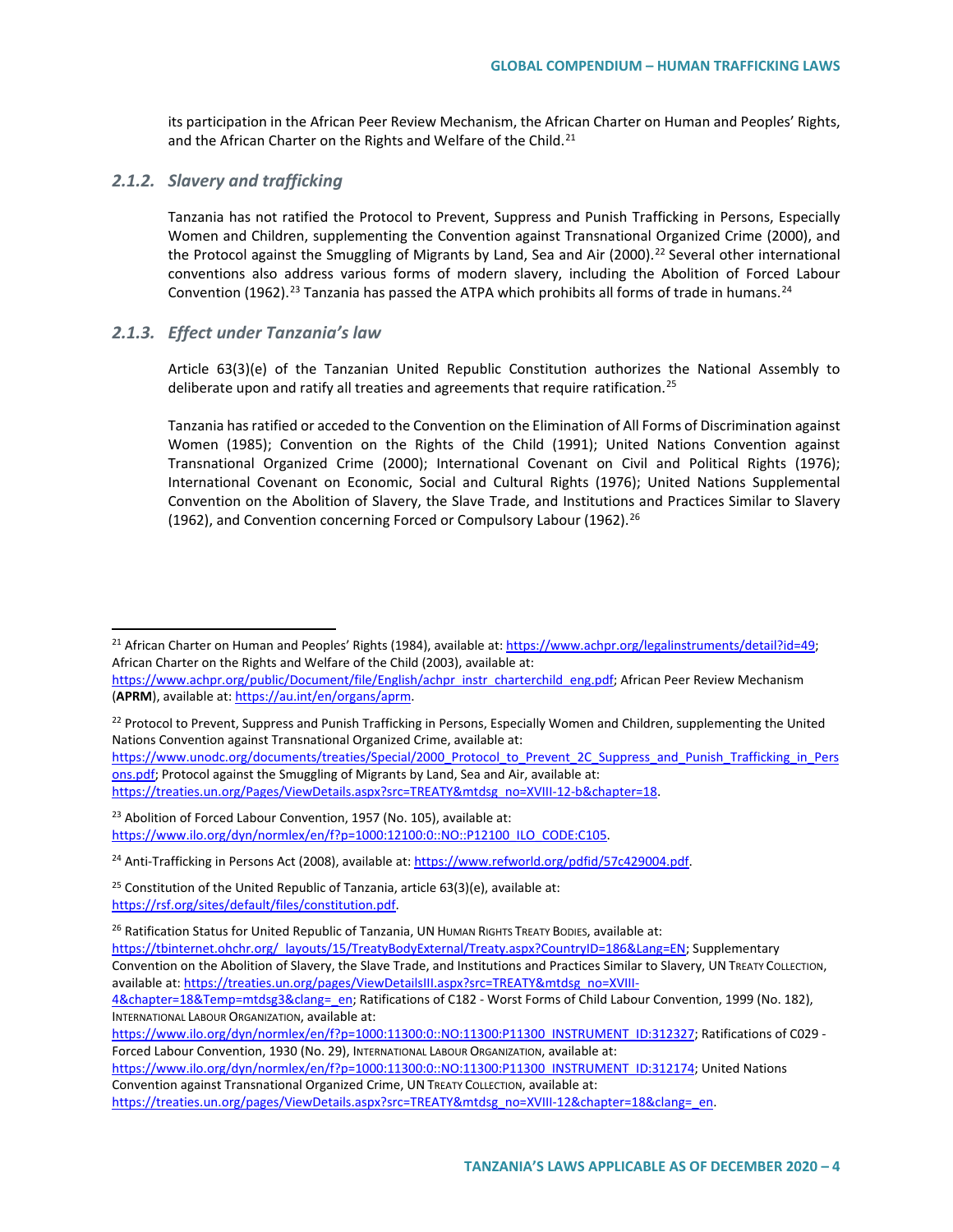# **2.2. Human Rights Protections Under Tanzania's Law**

Chapter One, Part III of the Tanzania United Republic Constitution 1977 as amended and Chapter Three of the 1984 Zanzibar Constitution provide for fundamental human rights and freedoms. Those rights and freedoms include recognition and respect for dignity, respect and protection of person, privacy of one's own person, right to work, and no forced labour (provided that no work shall be deemed to be forced, cruel, or humiliating labour if done according to law).<sup>[27](#page-4-0)</sup>

The Tanzanian legal framework with respect to human rights is thus derived from its constitutions and domestic legislation.

Article 9 of the Tanzania Constitution obligates the state authority and all of its agencies to direct their policies and programs towards ensuring human dignity and other human rights in accordance with the spirit of the Universal Declaration of Human Rights.<sup>[28](#page-4-1)</sup>

In November 2017, the NBA identified major gaps in laws, policies, and practices compared to the UN Guiding Principles on Business and Human Rights. Although a formal review has not been conducted, it appears as if the Government has not yet adopted the NBA's recommendations. For example, Tanzania has not ratified the Convention against Torture and Other Cruel, Inhuman or Degrading Treatment or Punishment (1984).<sup>[29](#page-4-2)</sup>

## **2.3. Criminalization of Modern Slavery**

Criminal laws against various forms of modern slavery are set out in the Anti-Trafficking in Persons Act, 2008, and in separate laws applicable to mainland Tanzania and Zanzibar:

Mainland Tanzania—the Penal Code, the Employment and Labour Relations Act 2004 (**Labour Act**), and the Law of the Child Act.<sup>[30](#page-4-3)</sup>

Zanzibar—Employment Act 2005, Labour Relations Act 2005, Penal Decree Act, and the Children's Act.<sup>[31](#page-4-4)</sup>

<span id="page-4-3"></span><sup>30</sup> Penal Code, available at[: https://www.un.org/depts/los/LEGISLATIONANDTREATIES/PDFFILES/TZA\\_penal\\_code.pdf;](https://www.un.org/depts/los/LEGISLATIONANDTREATIES/PDFFILES/TZA_penal_code.pdf) Employment and Labour Relations Act (2004) (**Labour Act**), available at: [https://www.tanzania.go.tz/egov\\_uploads/documents/Employment%20and%20LAbour%20Relation%20Act.pdf;](https://www.tanzania.go.tz/egov_uploads/documents/Employment%20and%20LAbour%20Relation%20Act.pdf) Law of the Child Act, available at: [https://www.ilo.org/dyn/natlex/docs/ELECTRONIC/86527/97740/F1329827361/TZA86527.pdf.](https://www.ilo.org/dyn/natlex/docs/ELECTRONIC/86527/97740/F1329827361/TZA86527.pdf) 

<span id="page-4-0"></span> $27$  Constitution of the United Republic of Tanzania, Chapter One, Part III, available at: [https://rsf.org/sites/default/files/constitution.pdf;](https://rsf.org/sites/default/files/constitution.pdf) Constitution of Zanzibar, Chapter Three, available at: [https://zaeca.go.tz/pdf/Zanzibar%20constitutional.pdf.](https://zaeca.go.tz/pdf/Zanzibar%20constitutional.pdf)

<span id="page-4-1"></span><sup>&</sup>lt;sup>28</sup> Constitution of the United Republic of Tanzania, article 9, available at[: https://rsf.org/sites/default/files/constitution.pdf.](https://rsf.org/sites/default/files/constitution.pdf)

<span id="page-4-2"></span><sup>29</sup> *National Baseline Assessment* (**NBA**), available at: [https://globalnaps.org/wp-content/uploads/2017/11/tanzania-bhr](https://globalnaps.org/wp-content/uploads/2017/11/tanzania-bhr-nba_final_nov2017.pdf)[nba\\_final\\_nov2017.pdf;](https://globalnaps.org/wp-content/uploads/2017/11/tanzania-bhr-nba_final_nov2017.pdf) United Nations Convention against Torture and Other Cruel, Inhuman or Degrading Treatment or Punishment, UN TREATY COLLECTION, available at[: https://treaties.un.org/pages/ViewDetails.aspx?src=IND&mtdsg\\_no=IV-](https://treaties.un.org/pages/ViewDetails.aspx?src=IND&mtdsg_no=IV-9&chapter=4&clang=_en)9&chapter=4&clang=\_en.

<span id="page-4-4"></span><sup>31</sup> Zanzibar Employment Act (2005) (**ZEA**), available at[: http://www.zanzibarassembly.go.tz/act\\_2005/act\\_11.pdf;](http://www.zanzibarassembly.go.tz/act_2005/act_11.pdf) Labour Relations Act (2005), available at:

[http://www.rodra.co.za/images/countries/tanzania/legislation/Zanzibar%20Labour%20Relations%20ACT%20%20NO.1%20%20](http://www.rodra.co.za/images/countries/tanzania/legislation/Zanzibar%20Labour%20Relations%20ACT%20%20NO.1%20%202005.pdf) [2005.pdf;](http://www.rodra.co.za/images/countries/tanzania/legislation/Zanzibar%20Labour%20Relations%20ACT%20%20NO.1%20%202005.pdf) Penal Decree Act, available at: [http://www.zanzibarassembly.go.tz/act\\_2004/act\\_6.pdf;](http://www.zanzibarassembly.go.tz/act_2004/act_6.pdf) Children's Act, available at: [https://www.ilo.org/dyn/natlex/docs/ELECTRONIC/101043/121579/F1010129621/TZA101043.pdf.](https://www.ilo.org/dyn/natlex/docs/ELECTRONIC/101043/121579/F1010129621/TZA101043.pdf)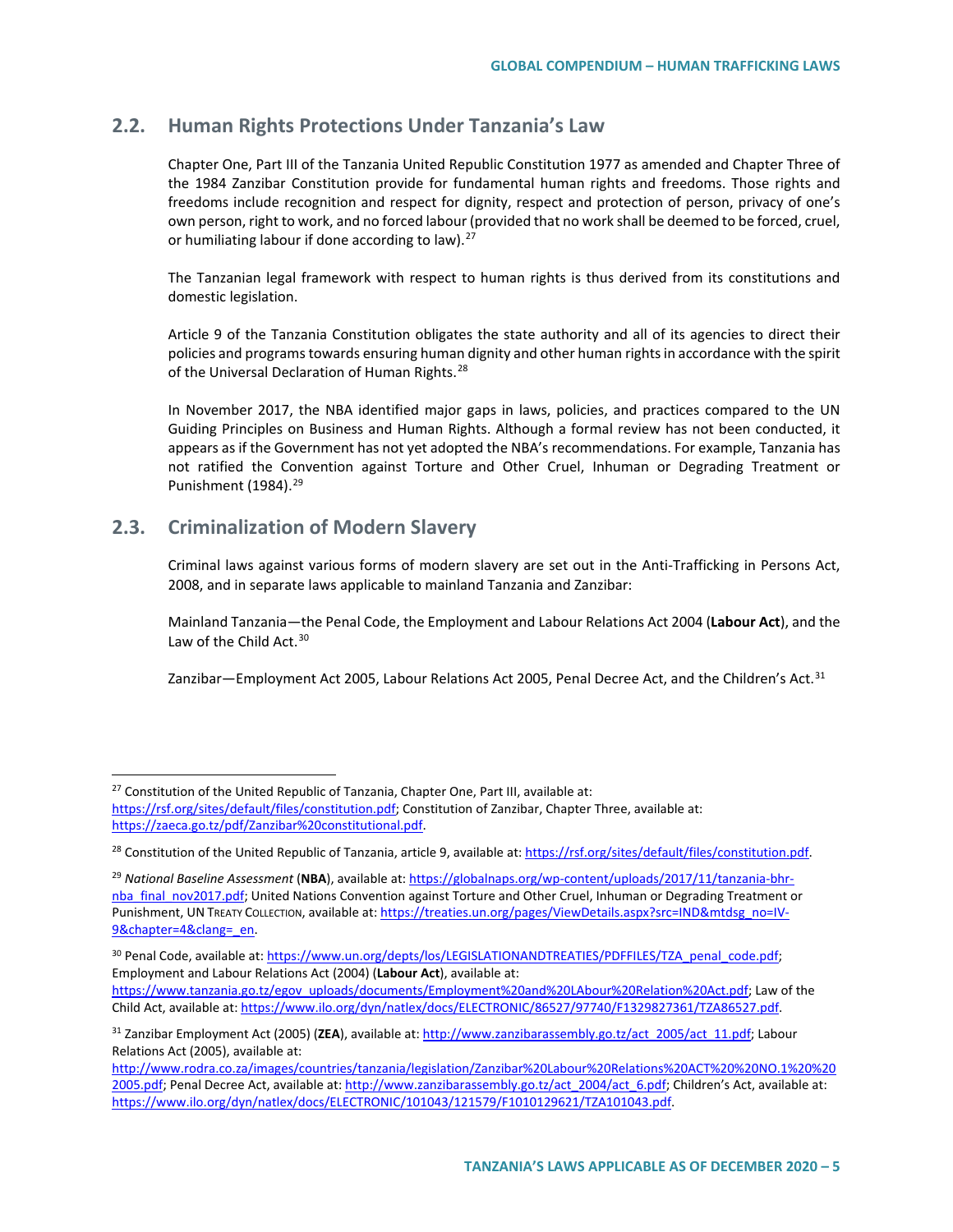## **2.4. Supply Chain Reporting**

Tanzania does not have any government policies or legislation on supply chain reporting regarding human trafficking.

## **2.5. Investigation, Prosecution, and Enforcement**

### *2.5.1. Investigation and prosecution of criminal offenses*

The Police Department, Immigration Department, and the National Prosecution Service headed by the Director of Public Prosecutions share responsibility for the investigation of trafficking in persons offences. The prosecutors within that Service decide whether to prosecute alleged offences.<sup>[32](#page-5-0)</sup>

#### *2.5.2. Mutual assistance/international cooperation*

Tanzania is a party to African conventions and treaties and United Nations conventions that promote international cooperation against trafficking in human beings, essentially through the exchange of information amongst countries. The African conventions and treaties include the African Charter on Human and Peoples' Rights (1984) and the African Charter on the Rights and Welfare of the Child (2003).<sup>[33](#page-5-1)</sup>

# **3. TANZANIA'S FEDERAL CRIMINAL OFFENSES RELATING TO SLAVERY, SLAVERY-LIKE CONDITIONS, AND HUMAN TRAFFICKING**

## **3.1. Overview of Criminal Offenses**

Tanzania has several legal structures addressing offences and penalties relating to slavery, slavery-like conditions, and human trafficking, including The Anti-Trafficking in Persons Act, 2008 (**ATPA**), and the laws described in Section 2.3.<sup>[34](#page-5-2)</sup> The country is implementing its 2018–2021 National Anti-Trafficking In Persons Action Plan. Tanzania is also a party to the Protocol to Prevent, Suppress and Punish Trafficking in Persons, Especially Women and Children, supplementing the UN Convention against Transnational Organized Crime. This Protocol seeks to make human trafficking a crime, including attempts to traffic or directing other persons to commit such an offence. The offences are punishable by reference to various penalties, depending on the nature of the offence committed.

<span id="page-5-0"></span> <sup>32</sup> The National Prosecutions Service Act 2008, section 9, available at[: http://extwprlegs1.fao.org/docs/pdf/tan155106.pdf.](http://extwprlegs1.fao.org/docs/pdf/tan155106.pdf) 

<span id="page-5-1"></span><sup>33</sup> African Charter on Human and Peoples' Rights (1984), available at[: https://www.achpr.org/legalinstruments/detail?id=49;](https://www.achpr.org/legalinstruments/detail?id=49) African Charter on the Rights and Welfare of the Child (2003), available at: [https://www.achpr.org/public/Document/file/English/achpr\\_instr\\_charterchild\\_eng.pdf.](https://www.achpr.org/public/Document/file/English/achpr_instr_charterchild_eng.pdf) 

<span id="page-5-2"></span><sup>&</sup>lt;sup>34</sup> In Tanzania, laws are made at the federal level for Union matters and by mainland Tanzania and Zanzibar separately. Offences relating to slavery and sexual servitude are contained in all of those laws.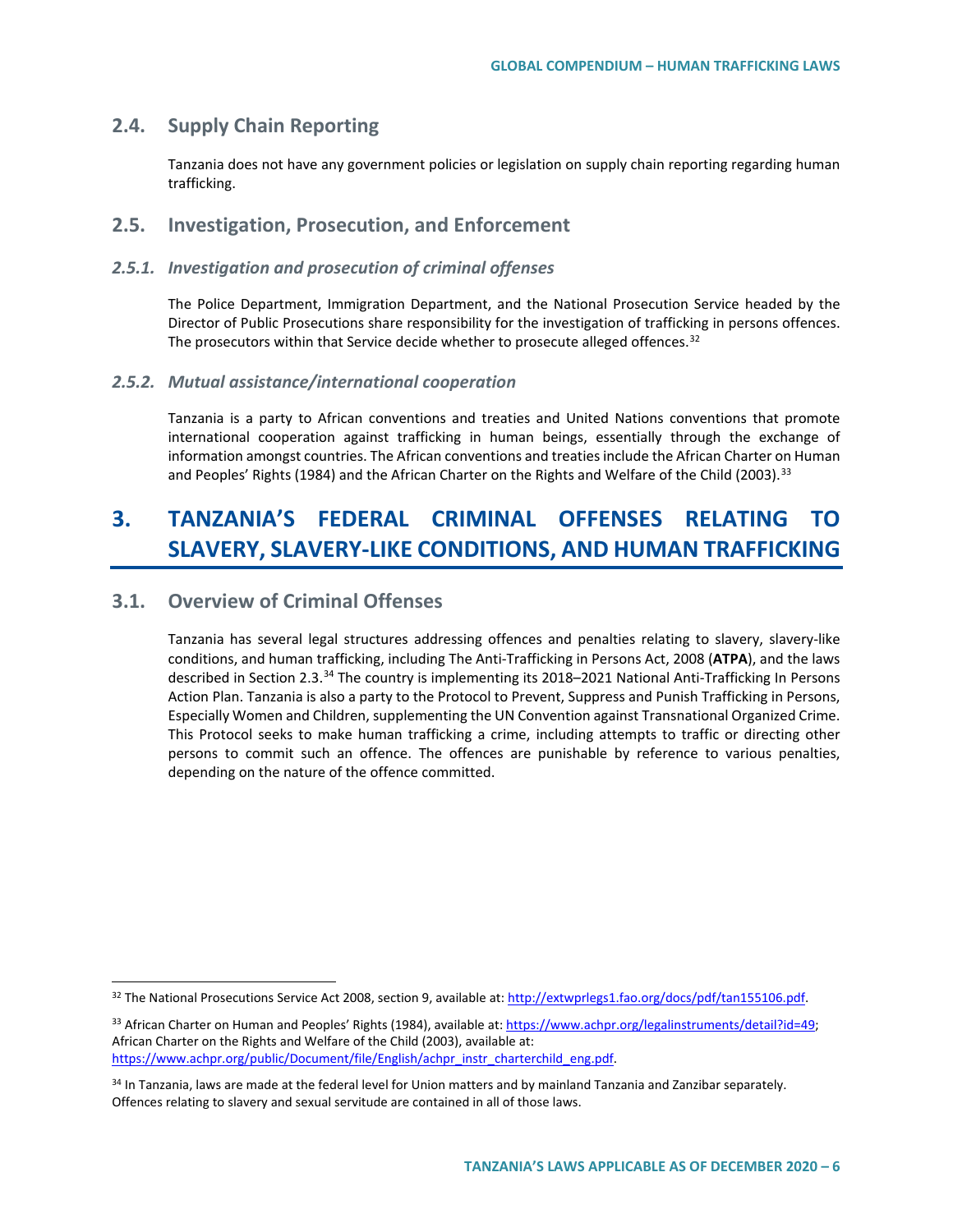

# **3.2. Slavery Offenses Under the Criminal Code**

### *3.2.1. General*

The ATPA, adopted in 2008, targets human trafficking. In 2015, the Government issued Regulations for establishing Centers for Protection and Assistance to Victims of Trafficking in Persons No. 27,2015 and Regulations for Prevention, Protection and Treatment No. 28,2015.<sup>[35](#page-6-0)</sup> The Penal Code provides a criminal offence for slavery-related activity.<sup>[36](#page-6-1)</sup> Zanzibar also has a trafficking of persons provision in its Penal Decree Act (s.172).<sup>[37](#page-6-2)</sup>

Section 4 of the ATPA provides:

- (1) A person commits an offence of trafficking in person if that person  $-$ 
	- (a) recruits, transports, transfers, harbours, provides, or receives a person by any means, including those done under the pretext of domestic or overseas employment, training, or apprenticeship, for the purpose of prostitution, pornography, sexual exploitation, forced labour, slavery, involuntary servitude or debt bondage;
	- (b) introduces or matches a person to a foreign national for marriage for the purpose of acquiring, buying, offering, selling or trading the person in order that person be engaged in prostitution, pornography, sexual exploitation, forced labour or slavery, involuntary servitude or debt bondage;
	- (c) offers or contracts marriage, real or simulated, for the purpose of acquiring, buying, offering, selling, or trading a person in order that person be engaged in prostitution, pornography, sexual exploitation, forced labour or slavery, involuntary servitude or debt bondage;

<span id="page-6-0"></span> <sup>35</sup> 2018–2021 National Anti-Trafficking In Persons Action Plan, p. 7, available at: [https://www.unodc.org/documents/southernafrica/Publications/CriminalJusticeIntegrity/TraffickinginPersons/Tanzania\\_THE\\_](https://www.unodc.org/documents/southernafrica/Publications/CriminalJusticeIntegrity/TraffickinginPersons/Tanzania_THE_NATIONAL_ACTION_PLAN_20182021.pdf) NATIONAL ACTION PLAN 20182021.pdf.

<span id="page-6-1"></span><sup>36</sup> Penal Code, article 250, available at: [https://www.un.org/depts/los/LEGISLATIONANDTREATIES/PDFFILES/TZA\\_penal\\_code.pdf.](https://www.un.org/depts/los/LEGISLATIONANDTREATIES/PDFFILES/TZA_penal_code.pdf) 

<span id="page-6-2"></span><sup>37</sup> Penal Decree Act, section 172, available at: http://www.zanzibarassembly.go.tz/act\_2004/act\_6.pdf.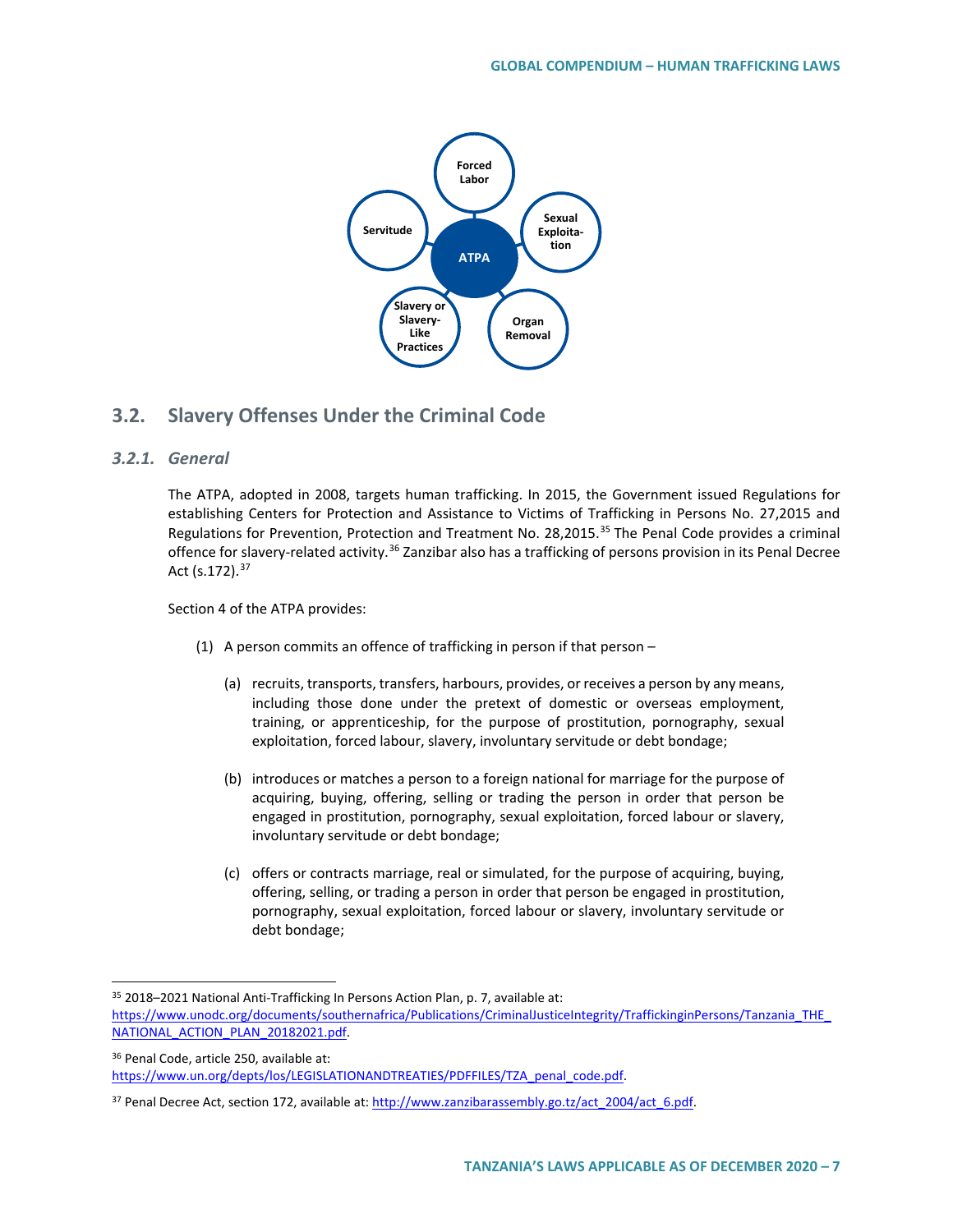- (d) undertakes or organizes sex tourism or sexual exploitation;
- (e) maintains or hires a person to engage in prostitution or pornography;
- (f) adopts or facilitates the adoption of persons for the purpose of prostitution, pornography, sexual exploitation, forced-labour and slavery, involuntary servitude or debt bondage; or
- (g) recruits, hires, adopts, transports or abducts:
	- (i) a person, by means of threat or use of force, fraud, deceit, violence, coercion or intimidation for the purpose of removal or sale of organs of the person; or
	- (ii) a child or disabled person for the purposes of engaging the child or disabled person in armed activities.
- (2) Trafficking in persons shall also be constituted upon placement for sale, bonded placement, temporary placement or placement as service where exploitation by some other person is the motive.
- (3) Where a victim of trafficking in persons is a child, consent of the child, parent or guardian of the child shall not be used as a defence in prosecution under this Act regardless of whether there is evidence of abuse of power, fraud, deception or that the vulnerability of the child was taken advantage of.
- (4) A consent of a victim of trafficking in persons shall be immaterial where any of the means referred to under subsection (1) has been used against the victim.
- (5) A person who commits any of the offences or acts specified under this section shall, on conviction, be liable to a fine of not less than five million shillings [TZS 5 million] but not more than one hundred million shillings [TZS 100 million] or to imprisonment for a term of not less than two years and not more than ten years or to both.<sup>[38](#page-7-0)</sup>

Section 5 of the ATPA provides:

- (1) A person who promotes, procures or facilitates the commission of trafficking in persons commits an offence.
- (2) A person promotes, procures or facilitates the commission of trafficking in persons if that person –
	- (a) knowingly leases or subleases, uses or allows to be used any house, building or establishment for the purposes of trafficking in persons;
	- (b) produces, prints, issues or distributes unissued, tampered, or fake certificates, registration or stickers of any government agency which issues the certificates, registration or stickers as proof of compliance with government requirements for promoting trafficking in persons;

<span id="page-7-0"></span><sup>38</sup> ATPA, section 4, available at[: https://www.refworld.org/pdfid/57c429004.pdf.](https://www.refworld.org/pdfid/57c429004.pdf)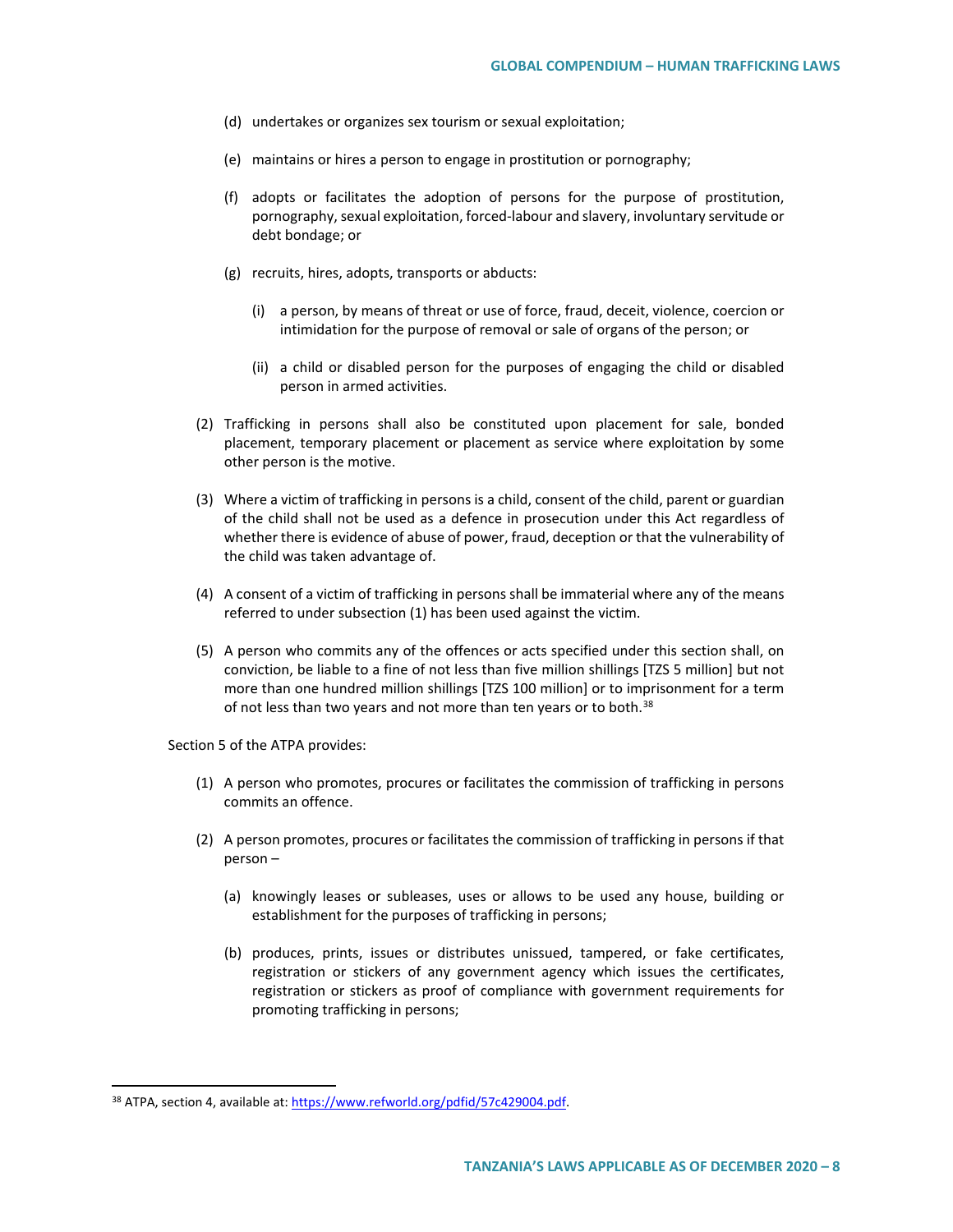- (c) advertises, publishes, prints, broadcasts or distributes, or causes the advertisement, publication, printing, broadcasting or distribution by any means, including the use of information technology or any brochure, flyer or any propaganda material that promotes trafficking in persons;
- (d) assists in the conduct of misrepresentation or fraud for purposes of procuring or facilitating the acquisition of clearances and necessary exit documents from government agencies for the purpose of trafficking in persons;
- (e) facilitates or assists in the exit and entry from or to the United Republic a person who is in possession of unissued, tampered or fraudulent travelling documents for the purpose of trafficking in persons;
- (f) confiscates, conceals or destroys the passport, travelling documents or personal documents which belongs [sic] to a trafficked person in furtherance of trafficking in persons;
- (g) prevents a trafficking (sic) person from leaving the United Republic or seeking redress from the Government or appropriate authorities; or
- (h) knowingly benefits from, financial or otherwise, or makes use of, the labour or services of a person held under a condition of involuntary servitude, forced labour, or slavery.
- (3) A person who commits an offence under this section shall, on conviction, be liable to a fine of not less than two million shillings [TZS 2 million] but not more than fifty million shillings [TZS 50 million] or to imprisonment for a term of not less than one year but not more than seven years or to both.<sup>[39](#page-8-0)</sup>

Section 6 of the ATPA provides:

- (1) Subject to the provisions of this Act, certain acts or circumstances shall be considered as severe trafficking in persons.
- (2) Severe trafficking in persons shall be considered to exist if
	- (a) the trafficked person is a child or disabled person;
	- (b) the adoption is effected for the purpose of prostitution, pornography, sexual exploitation, forced labour and slavery, involuntary servitude or debt bondage;
	- (c) the crime is committed by a syndicate or in large scale;
	- (d) the offender is an ascendant, parent, sibling, guardian or a person who exercises authority over the trafficked person;
	- (e) the offence is committed by a public officer, an employee or a religious leader;

<span id="page-8-0"></span> <sup>39</sup> *Id.*, section 5.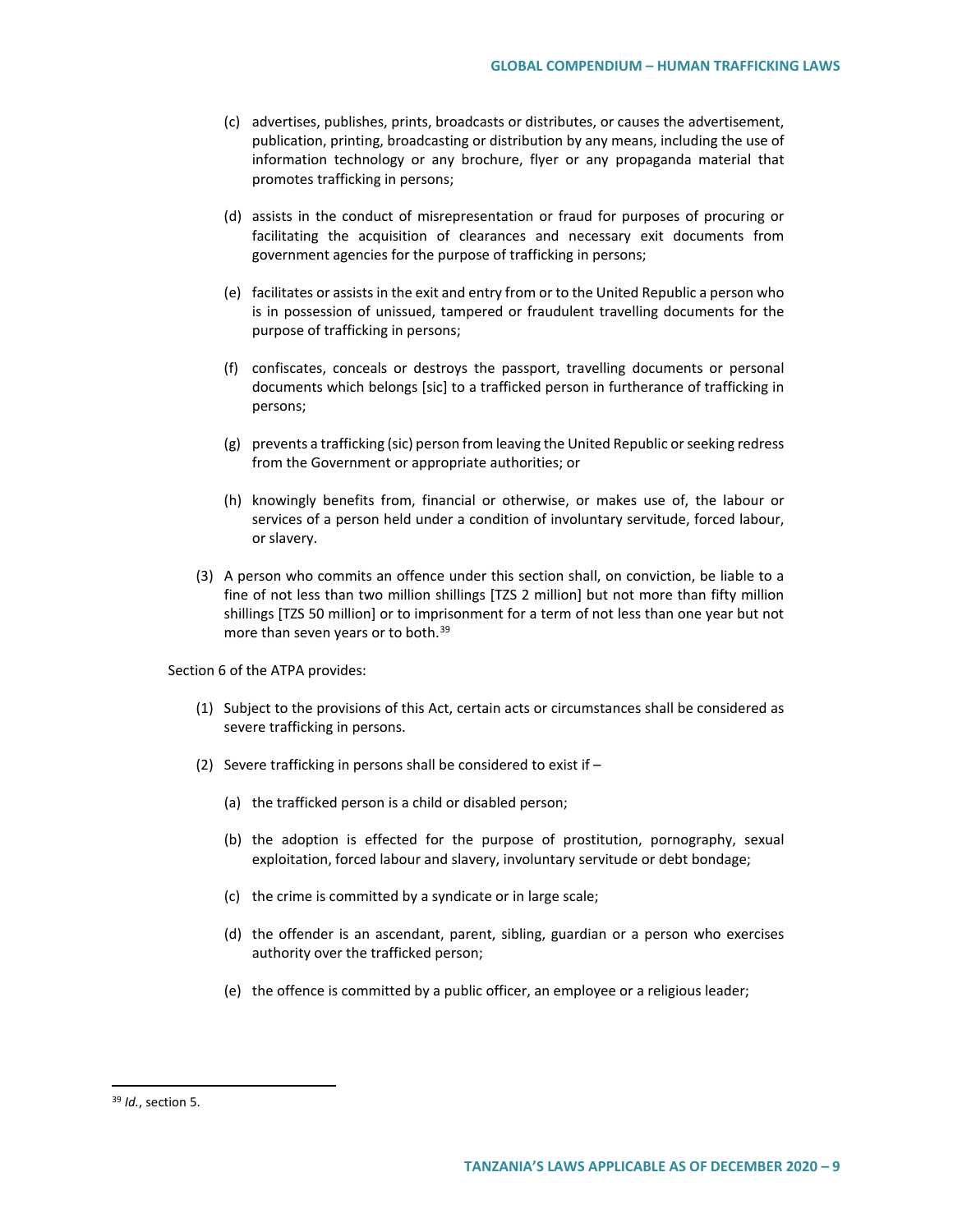- (f) the trafficked person is recruited to engage in prostitution with any member of the military or law enforcement agencies;
- (g) the offender is a member of the military or law enforcement agencies; and
- (h) by reason or on occasion of the act of trafficking in persons, the trafficked person dies, becomes insane, suffers mutilation or is infected with Human Immunodeficiency Virus (HIV), the Acquired Immune Deficiency Syndrome (AIDS), Sexual Transmitted Diseases (STDs), communicable disease, or other diseases.
- (3) For the purposes of subsection  $(2)(c)$ , trafficking in persons is deemed to be committed by a syndicate if it is  $-$ 
	- (a) carried out by a group of two or more persons; or
	- (b) committed against two or more persons, individually or as a group.
- (4) A person who commits an offence under this section shall, on conviction, be liable to a fine of not less than five million shillings [TZS 5 million] but not more than one hundred and fifty million shillings [TZS 150 million] or to imprisonment for a term of not less than ten years but not more than twenty years or to both.<sup>[40](#page-9-0)</sup>

Section 7 of the ATPA provides:

- (1) A person who acts as an intermediary for the purpose of trafficking in persons commits an offence.
- (2) For the purpose of this section:
	- (a) "an intermediary" means a person who knowingly participates in or is concerned with any aspect of trafficking in persons under this Act; and
	- (b) "to be concerned with" means to  $-$
	- (i) submit or to take a person to a process of trafficking in persons;
	- (ii) give a consent for a person to be trafficked;
	- (iii) receive at any place a person for the purpose of making that person be a subject of trafficking in persons; or
	- (iv) enter into agreement, whether oral or written for the purpose of trafficking in persons or to subject a person into trafficking in persons.
- (3) A person who commits an offence under this section shall, on conviction, be liable to a fine of not less than four million shillings [TZS 4 million] but not more than one hundred and fifty million shillings [TZS 150 million] or to imprisonment for a term of not less than seven years but not more than fifteen years or to both.<sup>[41](#page-9-1)</sup>

<span id="page-9-0"></span> <sup>40</sup> *Id.*, section 6.

<span id="page-9-1"></span><sup>41</sup> *Id.*, section 7.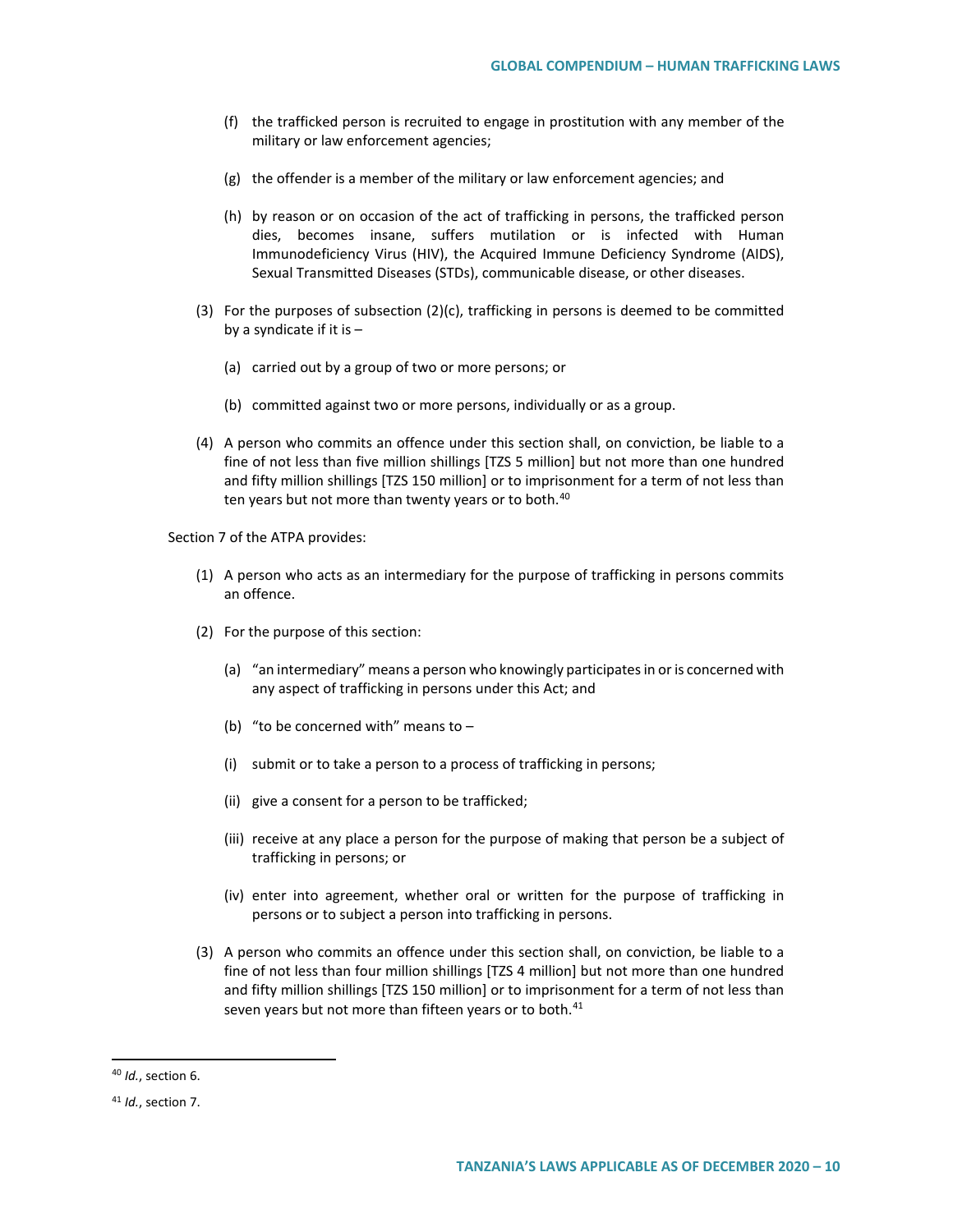Section 8 of the ATPA provides that a "person who buys or engages the services of trafficked persons for prostitution commits an offence and shall on conviction be liable to a fine of not less than one million shillings [TZS 1 million] but not more than thirty million shillings [TZS 30 million] or to imprisonment for a term of not less than twelve months but not more than seven years or to both."<sup>[42](#page-10-0)</sup>

In addition to the ATPA, the Tanzania Penal Code and the Zanzibar Penal Decree Act<sup>[43](#page-10-1)</sup> also address some aspects of slavery-related conduct. Sections 254 and 255 of Penal Code provide:

254. "Any person who imports, exports, removes, buys, sells or disposes of any person as a slave, or accepts, receives or detains against his will any person as a slave, is guilty of a felony, and is liable to imprisonment for seven years."[44](#page-10-2)

255. "Any person who habitually imports, exports, '(sic) removes, buys, sells, traffics, or deals in slaves is guilty of a felony, and is liable to imprisonment for 10 years."[45](#page-10-3)

#### *3.2.2. Extraterritorial application*

Tanzania has no applicable laws.

### **3.3. Slavery-Like Offenses in Tanzania's Legal Order**

#### *3.3.1. Servitude*

The ATPA includes involuntary servitude within the offence of trafficking in persons, punishable by imprisonment for between two and 10 years or, if there is severe trafficking, between 10 and 20 years.<sup>[46](#page-10-4)</sup>

### *3.3.2. Forced labor*

Article 25(2) of the Tanzania Constitution provides that there shall be no forced labour in the United Republic.<sup>[47](#page-10-5)</sup> Article 25(3) provides that no work shall be deemed forced if it is done according to law, including: (a) work pursuant to a judgment or order of a court; (b) work by members of any of the armed forces in the discharge of their duties; (c) work due to a state of emergency or calamity which threatens the life or well-being of the society; and (d) work or service which forms part of (i) routine services for the wellbeing of society, (ii) compulsory national service, or (iii) a national endeavor for the mobilization of human resources for the enhancement of society and the national economy and to ensure development and national productivity.[48](#page-10-6)

- <span id="page-10-2"></span><sup>44</sup> Penal Code, section 254, available at: https://www.un.org/depts/los/LEGISLATIONANDTREATIES/PDFFILES/TZA\_penal\_code.pdf.
- <span id="page-10-3"></span>45 Penal Code, section 254, available at:

<span id="page-10-6"></span><sup>48</sup> *Id.*, article 25(3).

<span id="page-10-0"></span> <sup>42</sup> *Id.*, section 8.

<span id="page-10-1"></span><sup>43</sup> Sections 263 and 264 of the Zanzibar Penal Decree Act also prohibit slave dealing.

[https://www.un.org/depts/los/LEGISLATIONANDTREATIES/PDFFILES/TZA\\_penal\\_code.pdf.](https://www.un.org/depts/los/LEGISLATIONANDTREATIES/PDFFILES/TZA_penal_code.pdf) 

<span id="page-10-4"></span><sup>&</sup>lt;sup>46</sup> ATPA, sections 4(1) and 4(5), available at[: https://www.refworld.org/pdfid/57c429004.pdf.](https://www.refworld.org/pdfid/57c429004.pdf)

<span id="page-10-5"></span><sup>47</sup> Constitution of the United Republic of Tanzania, article 25(2), available at[: https://rsf.org/sites/default/files/constitution.pdf.](https://rsf.org/sites/default/files/constitution.pdf)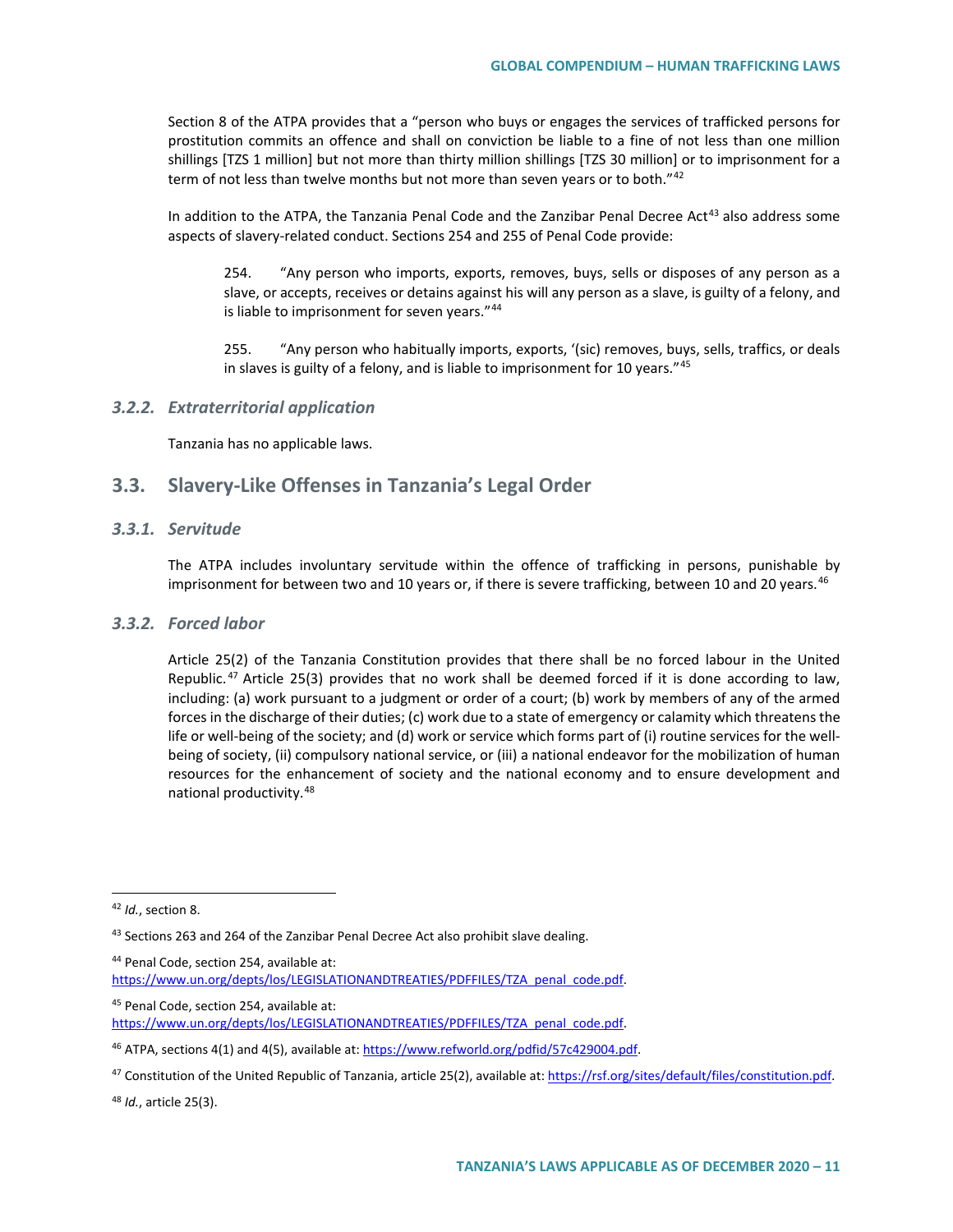The ATPA includes forced labour and slavery within the offence of trafficking in persons, punishable under that framework.[49](#page-11-0)

The ATPA defines forced labour and slavery as the extraction of work or services from any person by means of enticement, violence, intimidation, threat, use of force, or coercion, including deprivation of freedom, abuse of authority or moral ascendancy, debt bondage, or deception.<sup>[50](#page-11-1)</sup>

Section 256 of the Penal Code also provides that any person who unlawfully compels any person to labour against the will of that person is guilty of a misdemeanor.<sup>[51](#page-11-2)</sup> The Zanzibar Penal Decree Act (s.265) has a similar provision.<sup>[52](#page-11-3)</sup>

In addition, section 6 of the Labour Act provides that any person who provides, demands, or imposes forced labour commits an offence. For purposes of section 6, forced labour includes bonded labour or any work exacted from a person under the threat of a penalty to which that person has not consented, but it does not include:

- (a) any work exacted under the National Defence Act, 1966, for work of a purely military character;
- (b) any work that forms part of the normal civic obligations of a citizen of the United Republic of Tanzania;
- (c) any work exacted from any person as a consequence of a conviction in a court of law, provided that the work is carried out under the supervision and control of a public authority and that the person is not hired to, or placed at, the disposal of private persons;
- (d) any work exacted in cases of an emergency or a circumstance that would endanger the existence or the well-being of the whole or part of the population;
- (e) minor communal services performed by the members of a community in the direct interest of that community after consultation with them or their direct representatives on the need for the services.<sup>[53](#page-11-4)</sup>

Section 5 of the Zanzibar Employment Act 2005 (**ZEA**) has a similar provision on forced labour.[54](#page-11-5)

A child is defined as a person below the age of 18 years, except that the ZEA defines a child as a person under the age of 17 years, provided that a child is a person under the age of 18 years for the purpose of employment in hazardous sectors.<sup>[55](#page-11-6)</sup>

<span id="page-11-2"></span><sup>51</sup> Penal Code, section 256, available at:

[https://www.un.org/depts/los/LEGISLATIONANDTREATIES/PDFFILES/TZA\\_penal\\_code.pdf.](https://www.un.org/depts/los/LEGISLATIONANDTREATIES/PDFFILES/TZA_penal_code.pdf) 

<span id="page-11-3"></span>52 Zanzibar Penal Decree Act, section 265, available at: http://www.zanzibarassembly.go.tz/act\_2004/act\_6.pdf.

<span id="page-11-4"></span><sup>53</sup> Labour Act, section 6, available at:

[https://www.tanzania.go.tz/egov\\_uploads/documents/Employment%20and%20LAbour%20Relation%20Act.pdf.](https://www.tanzania.go.tz/egov_uploads/documents/Employment%20and%20LAbour%20Relation%20Act.pdf)

<span id="page-11-5"></span>54 ZEA, section 5, available at: http://www.zanzibarassembly.go.tz/act\_2005/act\_11.pdf.

<span id="page-11-6"></span><sup>55</sup> *Id.*, section 3(1).

<span id="page-11-0"></span><sup>49</sup> ATPA, section 4(1), available at[: https://www.refworld.org/pdfid/57c429004.pdf.](https://www.refworld.org/pdfid/57c429004.pdf)

<span id="page-11-1"></span><sup>50</sup> *Id.*, section 3.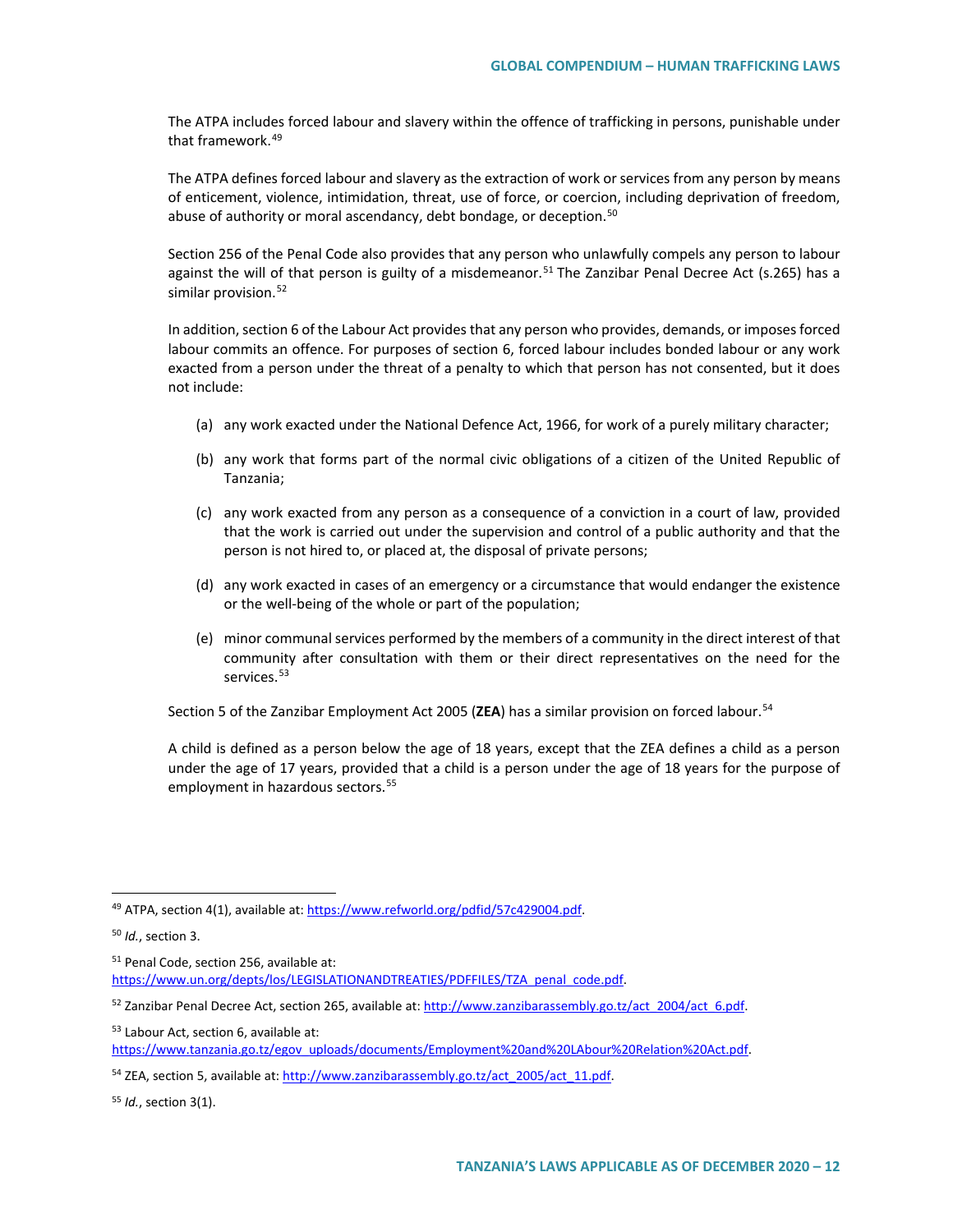The Labour Act also prohibits child labour. Section 5 of that Act provides that:

- (1) No person shall employ a child under the age of 14 years.
- (2) A child of 14 years of age may only be employed to do light work, which is not likely to be harmful to the child's health and development; and does not prejudice the child's attendance at school, participation in vocational orientation or training programmes approved by the competent authority, or the child's capacity to benefit from the instruction received.
- (3) A child under 18 years of age shall not be employed in a mine, factory, or as crew on a ship or in any other worksite, including non-formal settings and agriculture, where work conditions may be considered hazardous by the Minister. For the purposes of this subsection, a "ship" includes a vessel of any description used for navigation.
- (4) No person shall employ a child in employment:
	- (a) That is inappropriate for a person of that age; or
	- (b) That places at risk the child's well-being, education, physical or mental health, or spiritual, moral, or social development.
- (5) Notwithstanding the provisions of subsection (3), any written law regulating the provisions of training may permit a child under the age of 18 to work:
	- (a) On board a training ship as part of the child's training;
	- (b) In a factory or a mine if that work is part of the child's training; or
	- (c) On any other worksites on conditions that the health, safety, and morals of the child are fully protected and that the child has received or is receiving adequate specific instruction or vocational training in the relevant work or activity.
- (6) It is an offence for any person:
	- (a) To employ a child in contravention of this section; or
	- (b) To procure a child for employment in contravention of this section.<sup>[56](#page-12-0)</sup>

The Law of the Child Act, 2009, also prohibits exploitative labour, night work, and forced labour. Section 78 of that Act provides that a person shall not employ or engage a child in any kind of exploitative labour. Labour is exploitative if it deprives the child of health or development, it exceeds six hours a day, it is inappropriate for the child's age, or the child receives inadequate remuneration. Section 79 provides that a child shall not be employed or engaged in a contract requiring a child to work at night, defined as 8 pm to 6 am. Convictions for violating these provisions carry a fine of not less than one hundred thousand shillings [TZS 100,000], imprisonment for a term of three months, or both.<sup>[57](#page-12-1)</sup>

Section 80 of that Act provides that a person who induces, procures, demands, or imposes forced labour on a child commits an offence. Forced labour includes bonded labour or any other work exacted from a person under the threat of a penalty, but it shall not include work that is part of normal civic obligations or

<span id="page-12-0"></span> <sup>56</sup> Labour Act, section 5, available at:

[https://www.tanzania.go.tz/egov\\_uploads/documents/Employment%20and%20LAbour%20Relation%20Act.pdf.](https://www.tanzania.go.tz/egov_uploads/documents/Employment%20and%20LAbour%20Relation%20Act.pdf)

<span id="page-12-1"></span><sup>57</sup> Law of the Child Act (2009), sections 78 and 79, available at:

[https://www.ilo.org/dyn/natlex/docs/ELECTRONIC/86527/97740/F1329827361/TZA86527.pdf.](https://www.ilo.org/dyn/natlex/docs/ELECTRONIC/86527/97740/F1329827361/TZA86527.pdf)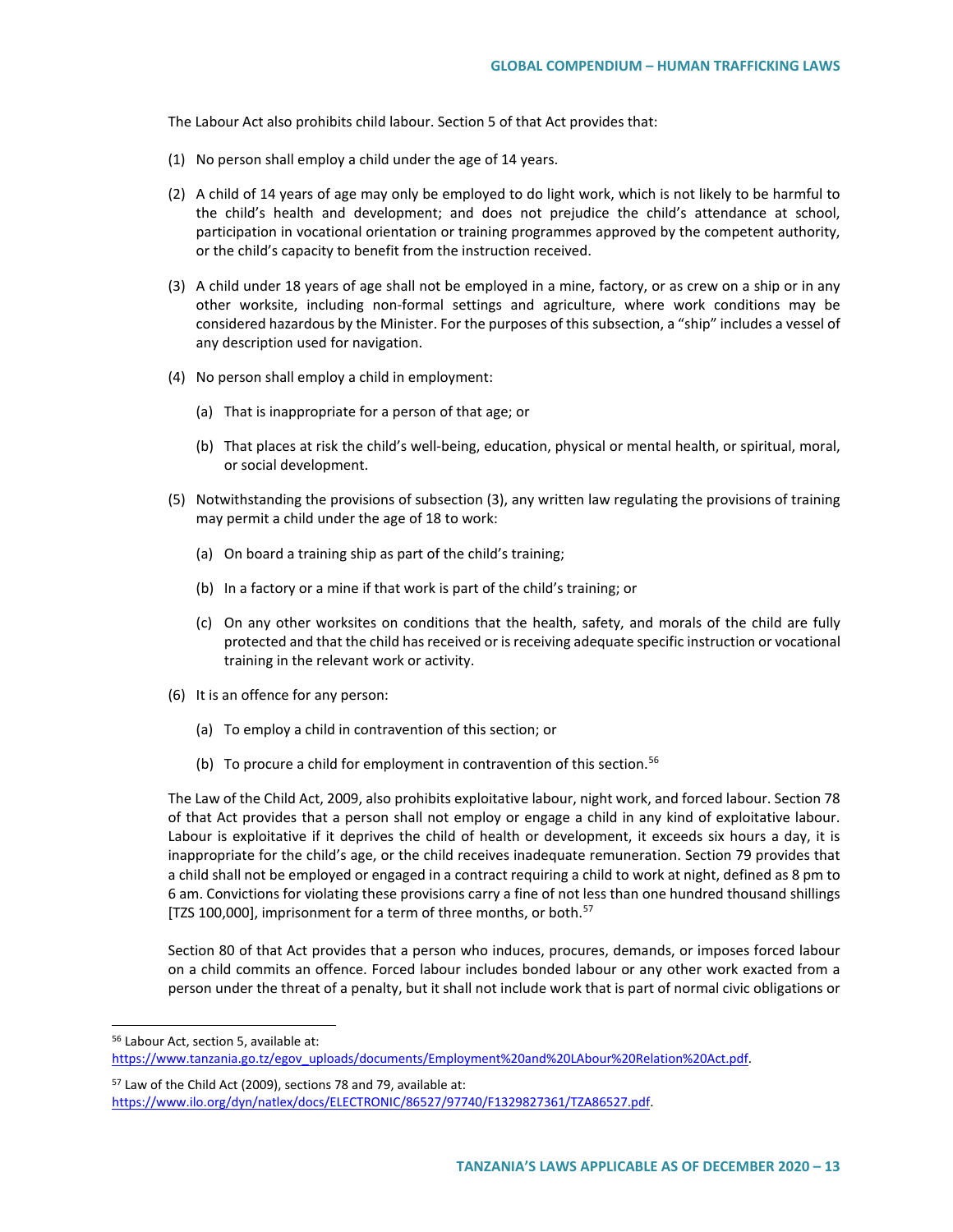minor communal services performed by the community members in the direct interest of the community. Convictions for violating this provision carry a fine of not less than two hundred thousand shillings [TZS 200,000], imprisonment for a term of six months, or both.<sup>[58](#page-13-0)</sup>

The Law of the Child (**Child Employment**) Regulations 2012 also prohibit engaging a child in exploitative labour, defined to include the worst forms of child labour, hazardous work, forced labour, and sexual exploitation (Reg. 5).<sup>[59](#page-13-1)</sup>

The Zanzibar Children's Act and the ZEA have similar provisions, but have higher penalties.

Section 102 of the Children's Act provides a fine not exceeding ten million shillings [TZS 10 million], imprisonment for a term not exceeding three years, or both for a person convicted of procuring, demanding, or imposing forced labour in relation to a child.<sup>[60](#page-13-2)</sup>

Section 106 of the Children's Act provides a fine of no less than five hundred thousand shillings [TZS 500,000] and not exceeding two million shillings [TZS 2 million], imprisonment for a term of not less than 12 months and not exceeding two years, or both for a person employing or engaging a child in any kind of exploitative labour or unlawfully employing or engaging a child in any hazardous work.  $61$ 

Section 6 of the ZEA provides that child labour carries a fine of not less than five hundred thousand shillings [TZS 500,000] or, in default of a fine, to imprisonment for a term of not less than six months.<sup>[62](#page-13-4)</sup>

Section 7 of the ZEA provides a fine of not less than three million shillings [TZS 3 million], imprisonment of not less than one year, or both for engaging or employing any child in any worst form of child labour, which is defined to include slavery or practices similar to slavery, such as the sale and trafficking of children, debt bondage, using a child for pornography or illicit activities, in particular the production and trafficking of drugs, and work that is likely to harm the health, safety, or morals of children.<sup>[63](#page-13-5)</sup>

### *3.3.3. Deceptive recruiting for labor or services*

The ATPA includes recruitment within the offence of trafficking in persons, punishable by imprisonment of between two and 10 years or, if severe trafficking is involved, between 10 and 20 years.<sup>[64](#page-13-6)</sup>

#### *3.3.4. Early and forced marriage*

Section 16 of the Law of Marriage Act 1971 provides that no marriage shall be contracted except with each party's free and voluntary consent.<sup>[65](#page-13-7)</sup>

<span id="page-13-3"></span><sup>61</sup> *Id.*, section 106.

<span id="page-13-4"></span> $62$  ZEA, section 6, available at: http://www.zanzibarassembly.go.tz/act\_2005/act\_11.pdf.

<span id="page-13-5"></span><sup>63</sup> *Id.*, section 7.

<span id="page-13-0"></span> <sup>58</sup> *Id.*, section 80.

<span id="page-13-1"></span> $59$  Law of the Child (Child Employment) Regulations (2012), section 5, available at: [https://www.ilo.org/dyn/natlex/docs/SERIAL/96139/113528/F1782966342/TZA96139.pdf.](https://www.ilo.org/dyn/natlex/docs/SERIAL/96139/113528/F1782966342/TZA96139.pdf) 

<span id="page-13-2"></span><sup>60</sup> Zanzibar Children's Act, section 102, available at: [https://www.ilo.org/dyn/natlex/docs/ELECTRONIC/101043/121579/F1010129621/TZA101043.pdf.](https://www.ilo.org/dyn/natlex/docs/ELECTRONIC/101043/121579/F1010129621/TZA101043.pdf) 

<span id="page-13-6"></span><sup>64</sup> ATPA, sections 4(1) and 4(5), available at[: https://www.refworld.org/pdfid/57c429004.pdf.](https://www.refworld.org/pdfid/57c429004.pdf)

<span id="page-13-7"></span><sup>&</sup>lt;sup>65</sup> Law of Marriage Act (1971), section 16, available at: [https://rita.go.tz/eng/laws/History%20Laws/Marriage%20Ordinance,%20\(cap%2029\).pdf.](https://rita.go.tz/eng/laws/History%20Laws/Marriage%20Ordinance,%20(cap%2029).pdf)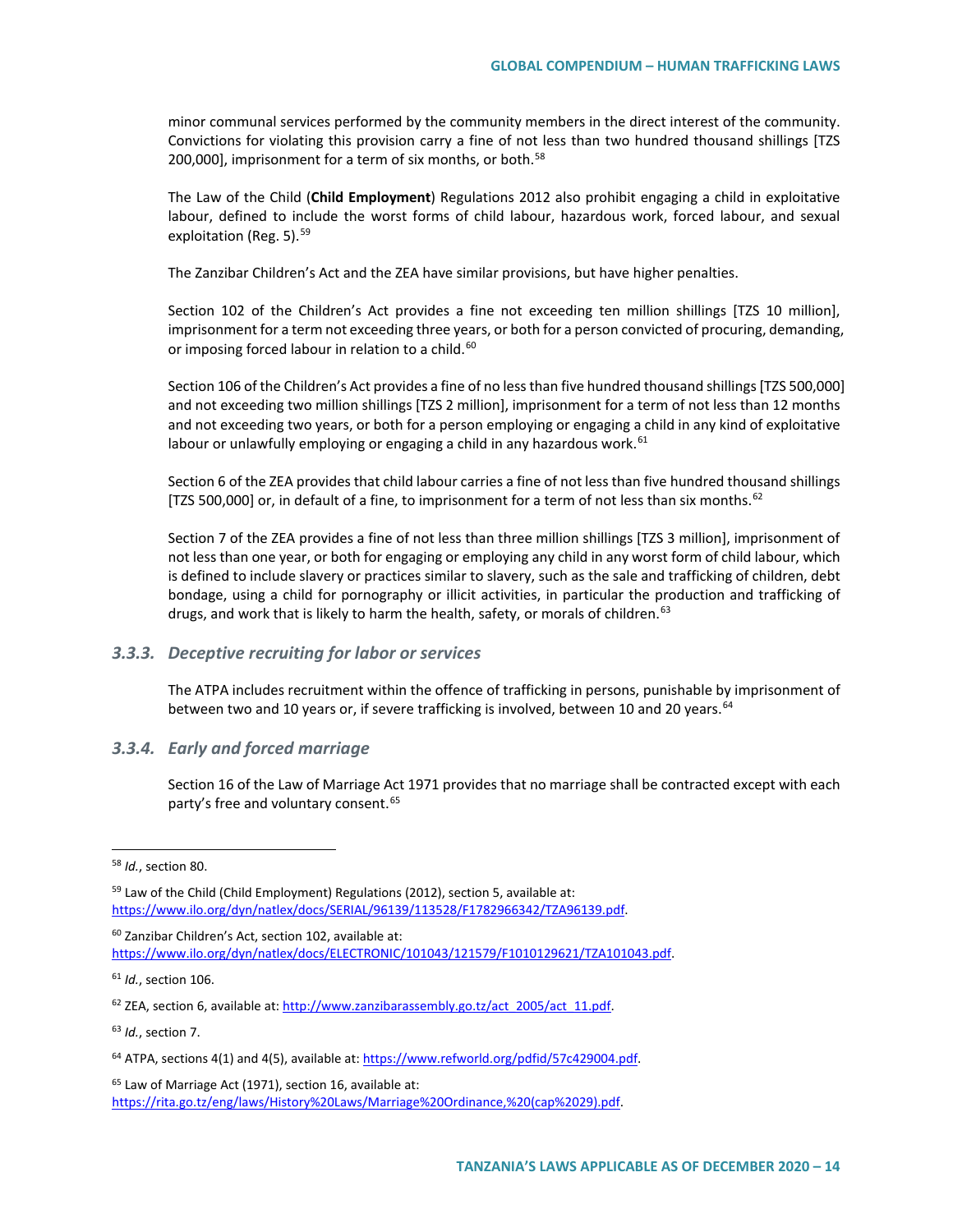Under the Law of Marriage Act, the minimum age for marriage is 18 years for a male and 15 years for a female.<sup>[66](#page-14-0)</sup> However, the High Court ruled that the 15 years minimum for females was unconstitutional and should be 18 years.<sup>[67](#page-14-1)</sup> (The Act has not been formally amended as of 1 December 2020.)

### *3.3.5. Debt bondage*

The ATPA includes debt bondage within the offence of trafficking in persons.

Debt bondage is defined as the pledging by the debtor of the debtor's personal services or labour or those of a person under the debtor's control as security or payment for a debt, where the length and nature of the services is not clearly defined or the value of the services as reasonably assessed is not applied toward the liquidation of the debt.<sup>[68](#page-14-2)</sup>

*3.3.6. Any other relevant offenses*

Tanzania has no other relevant slavery-like offences.

*3.3.7. Extraterritorial application of the offenses*

Tanzania has no applicable laws.

### **3.4. Human Trafficking/Smuggling-Related Criminal Offenses**

### *3.4.1. International and domestic trafficking/smuggling of people*

The ATPA defines the offence of trafficking in persons to include the transportation, transfer, harbouring, providing, or receipt of persons.<sup>[69](#page-14-3)</sup>

The Penal legislation also prohibits slave dealing. Refer to Section 3.2.1.

### *3.4.2. International and domestic trafficking in children*

The ATPA's offence of trafficking in persons applies to all persons, including children. Under the ATPA, where children are trafficked, the consent of the child or the child's parents or guardians is not a defence, regardless of whether there is evidence of the trafficker's abuse of power, fraud, or deception or the child's vulnerability.<sup>[70](#page-14-4)</sup>

The ZEA also prohibits trafficking in children under section  $7.^{71}$  $7.^{71}$  $7.^{71}$  Refer to Section 3.3.2.

<span id="page-14-0"></span> <sup>66</sup> *Id.*, section 13.

<span id="page-14-1"></span><sup>67</sup> *Tanzanian court upholds a law banning child marriage*, CNN (Oct. 23, 2019), available at: [https://www.cnn.com/2019/10/23/africa/tanzania-court-child-marriage-ban-intl/index.html.](https://www.cnn.com/2019/10/23/africa/tanzania-court-child-marriage-ban-intl/index.html)

<span id="page-14-2"></span><sup>&</sup>lt;sup>68</sup> ATPA, sections 3 and 4(1), available at[: https://www.refworld.org/pdfid/57c429004.pdf.](https://www.refworld.org/pdfid/57c429004.pdf)

<span id="page-14-3"></span><sup>69</sup> *Id.*, section 3.

<span id="page-14-4"></span><sup>70</sup> *Id.*, section 4(3).

<span id="page-14-5"></span><sup>&</sup>lt;sup>71</sup> ZEA, section 7, available at: http://www.zanzibarassembly.go.tz/act\_2005/act\_11.pdf.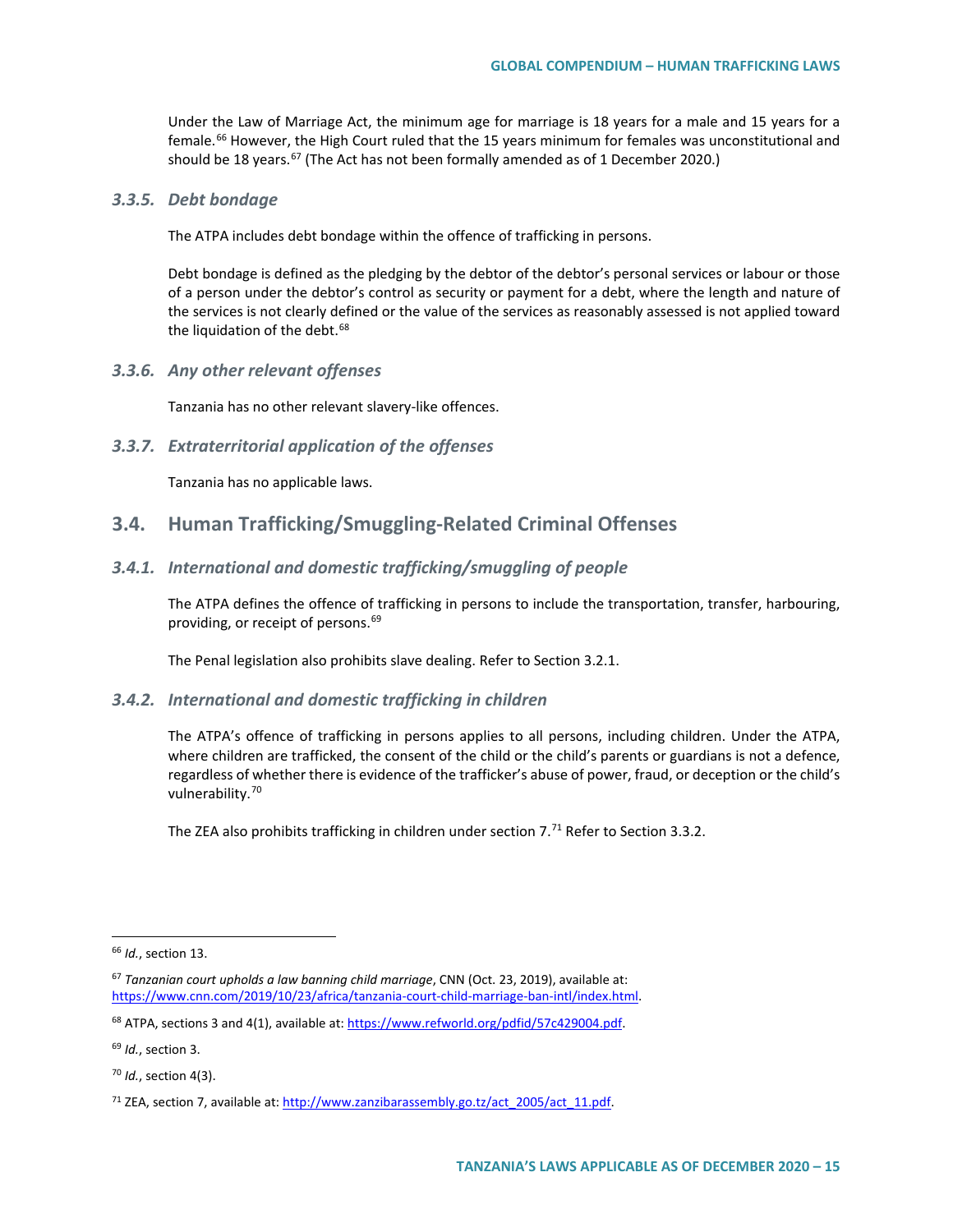### *3.4.3. Victim harboring*

The ATPA's offence of trafficking in persons includes the harbouring of trafficked persons.<sup>[72](#page-15-0)</sup>

*3.4.4. Extraterritorial application of human trafficking and smuggling offenses*

The ATPA has no express extraterritorial provision*.*

### *3.4.5. International and domestic organ trafficking*

The ATPA's offence of trafficking in persons prohibits the exploitative use of trafficked persons for the removal of their organs (section  $4(1)(g)(i)$ ).<sup>73</sup>

# **3.5. Online Exploitation of Children Offenses**

No specific law prohibits online exploitation of children. However, the general offence that prohibits exploitative child labour could apply. Refer to Section 3.3.2.

# **3.6. Child Sex Tourism Offenses**

Child sex tourism is a form of "sexual exploitation," which is part of the ATPA's offence of trafficking in persons.[74](#page-15-2)

The Law of the Child Act also provides that a child shall not be engaged in any work or trade that exposes the child to activities of a sexual nature, whether paid for or not (s.83). It also is unlawful for any person to: (a) induce or coerce a child to engage in any sexual activity; (b) use children in prostitution or other unlawful sexual practices; and (c) use children in pornographic performances or materials. Convictions for violating these provisions carry a fine of no less than one million shillings [TZS 1 million] and not more than five hundred million shillings [TZS 500 million], imprisonment for a term of one to 20 years, or both.<sup>[75](#page-15-3)</sup>

The Zanzibar Children's Act has a similar provision (s.110).<sup>[76](#page-15-4)</sup>

# **4. TANZANIA'S SUPPLY CHAIN REPORTING LEGISLATION**

No supply chain reporting legislation obligates private businesses to control their supply chains to hinder trafficking in persons. Nonetheless, some initiatives may have a positive impact on the way companies manage their supply chains to protect human rights.

<span id="page-15-2"></span><sup>74</sup> *Id*.

<span id="page-15-0"></span> <sup>72</sup> ATPA, section 4(1), available at[: https://www.refworld.org/pdfid/57c429004.pdf.](https://www.refworld.org/pdfid/57c429004.pdf)

<span id="page-15-1"></span><sup>&</sup>lt;sup>73</sup> ATPA, section  $4(1)(g)(i)$ , available at[: https://www.refworld.org/pdfid/57c429004.pdf.](https://www.refworld.org/pdfid/57c429004.pdf)

<span id="page-15-3"></span><sup>75</sup> Law of the Child Act (2009), section 83, available at: [https://www.ilo.org/dyn/natlex/docs/ELECTRONIC/86527/97740/F1329827361/TZA86527.pdf.](https://www.ilo.org/dyn/natlex/docs/ELECTRONIC/86527/97740/F1329827361/TZA86527.pdf)

<span id="page-15-4"></span><sup>76</sup> Zanzibar Children's Act, section 110, available at: [https://www.ilo.org/dyn/natlex/docs/ELECTRONIC/101043/121579/F1010129621/TZA101043.pdf.](https://www.ilo.org/dyn/natlex/docs/ELECTRONIC/101043/121579/F1010129621/TZA101043.pdf)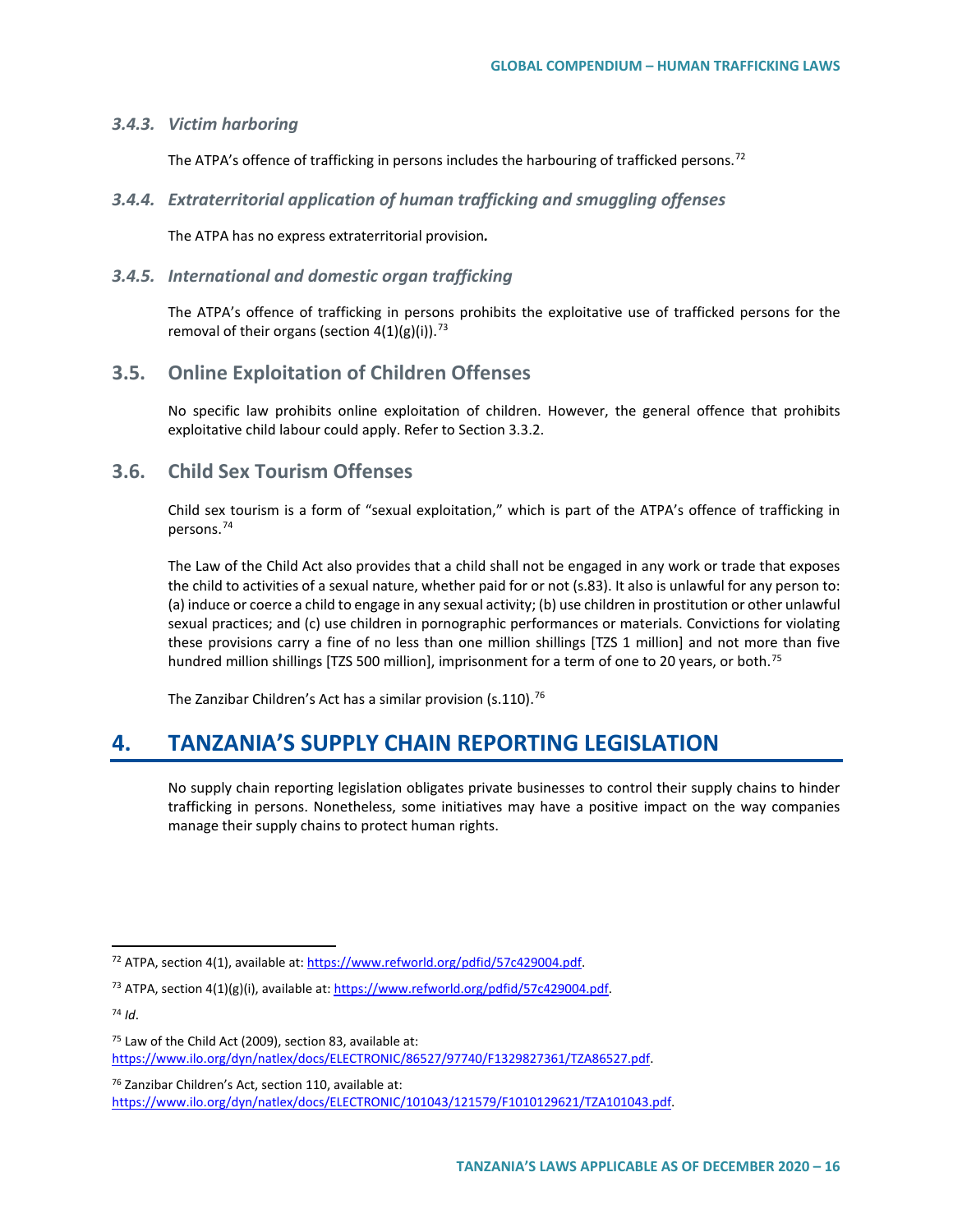The National Anti-Trafficking in Persons Action Plan (2018–2021) sets out as action items conducting public awareness campaigns, producing and disseminating awareness raising materials, and disrupting human trafficking routes.[77](#page-16-0)

# **5. FORCED LABOR: OVERVIEW OF TANZANIA'S APPLICABLE EMPLOYMENT AND MIGRATION LAWS**

## **5.1. Employment Law Rights for Victims of Human Trafficking and Forced Labor**

The Labour Commissioner appointed under the Labour Institutions Act 2004 of Tanzania or the Commission's labour officers have the power to investigate complaints about forced labour by an employer and issue a compliance order on an employer to pay proper remuneration to a victim of forced labour.<sup>[78](#page-16-1)</sup>

The Labour Commission under the Zanzibar Labour Relations Act 2005 has a similar power.<sup>[79](#page-16-2)</sup>

# **5.2. Applicability of Employment Legislation in the Context of Forced Labor or Trafficking**

Section 6 of the Labour Act provides that any person who provides, demands, or imposes forced labour commits an offence. For purposes of section 6, forced labour includes bonded labour or any work exacted from a person under the threat of a penalty to which that person has not consented, but it does not include:

- (a) any work exacted under the National Defence Act, 1966, for work of a purely military character;
- (b) work that is part of the normal civic obligations of a citizen of the United Republic of Tanzania;
- (c work exacted from any person as a consequence of a conviction in a court of law, provided that the work is carried out under the supervision and control of a public authority and that the person is not hired to, or placed at, the disposal of private persons;
- (d) work exacted in cases of an emergency or a circumstance that would endanger the existence or the well-being of the whole or part of the population; or
- (e) r communal services performed by community members in the direct interest of that community after consultation with them or their direct representatives on the need for the services.<sup>[80](#page-16-3)</sup>

Section 5 of the ZEA has a similar provision.<sup>[81](#page-16-4)</sup>

<span id="page-16-1"></span><sup>78</sup> Labour Institutions Act (2004), section 46, available at: [https://www.ilo.org/dyn/travail/docs/2211/Labour%20Institutions%20Act%202004.pdf.](https://www.ilo.org/dyn/travail/docs/2211/Labour%20Institutions%20Act%202004.pdf) 

<span id="page-16-3"></span><sup>80</sup> Labour Act, section 6, available at:

[https://www.tanzania.go.tz/egov\\_uploads/documents/Employment%20and%20LAbour%20Relation%20Act.pdf.](https://www.tanzania.go.tz/egov_uploads/documents/Employment%20and%20LAbour%20Relation%20Act.pdf)

<span id="page-16-0"></span> <sup>77</sup> 2018–2021 National Anti-Trafficking in Persons Action Plan, available at: [https://www.unodc.org/documents/southernafrica/Publications/CriminalJusticeIntegrity/TraffickinginPersons/Tanzania\\_THE\\_](https://www.unodc.org/documents/southernafrica/Publications/CriminalJusticeIntegrity/TraffickinginPersons/Tanzania_THE_NATIONAL_ACTION_PLAN_20182021.pdf) NATIONAL ACTION PLAN 20182021.pdf.

<span id="page-16-2"></span><sup>79</sup> Zanzibar Labour Relations Act (2005), Part IX, available at: [http://www.rodra.co.za/images/countries/tanzania/legislation/Zanzibar%20Labour%20Relations%20ACT%20%20NO.1%20%20](http://www.rodra.co.za/images/countries/tanzania/legislation/Zanzibar%20Labour%20Relations%20ACT%20%20NO.1%20%202005.pdf) [2005.pdf.](http://www.rodra.co.za/images/countries/tanzania/legislation/Zanzibar%20Labour%20Relations%20ACT%20%20NO.1%20%202005.pdf)

<span id="page-16-4"></span><sup>81</sup> ZEA, section 5, available at: http://www.zanzibarassembly.go.tz/act\_2005/act\_11.pdf.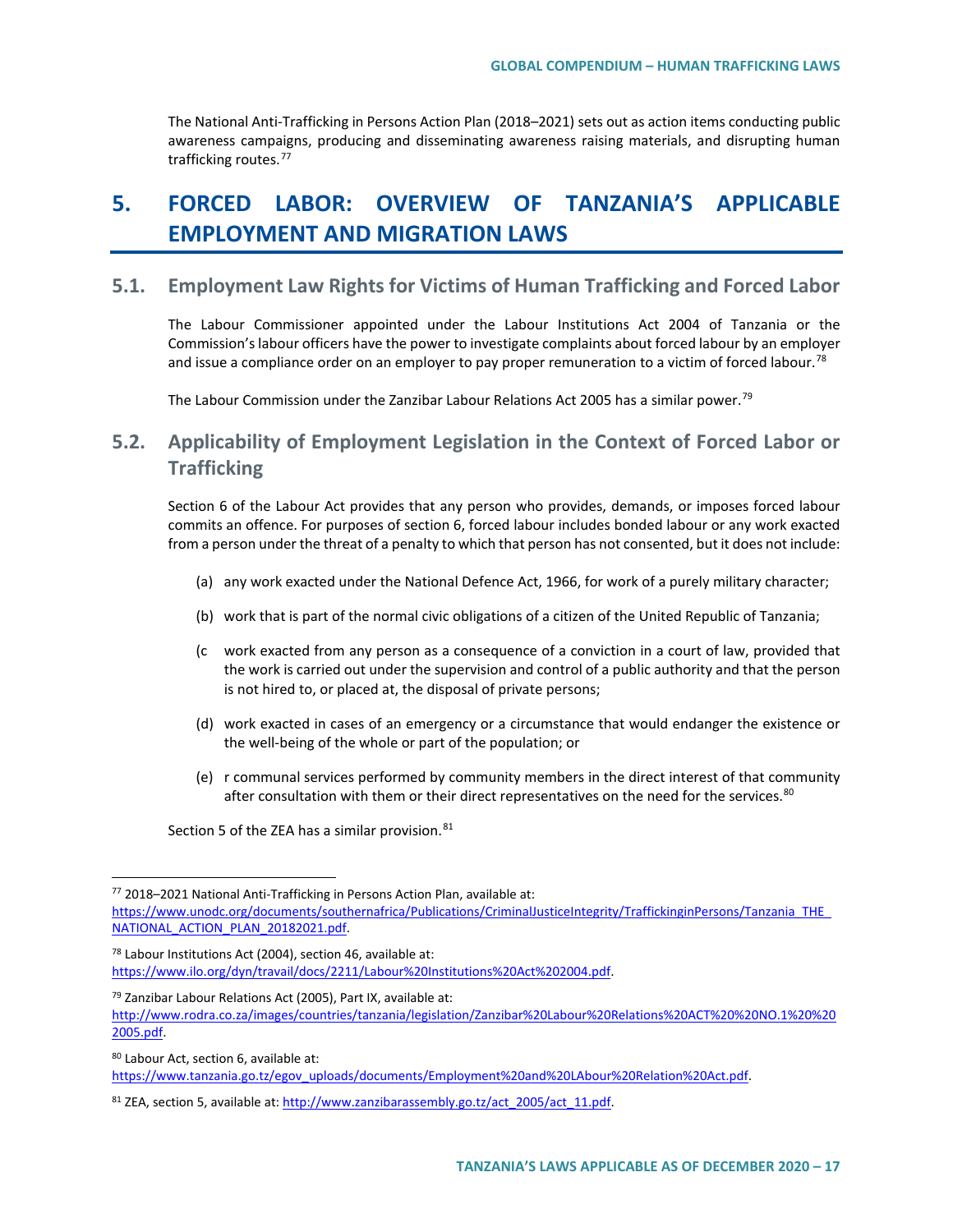## **5.3. Statutory Rights**

Employees have statutory rights to work. Articles 22 and 23 of the Tanzania Constitution provide that all persons have the rights to work and to receive just remuneration without discrimination commensurate with the work and all persons working according to their ability shall be remunerated according to the measure and qualification for the work.<sup>[82](#page-17-0)</sup> The Labour Act and the ZEA supplement those rights.

### *5.3.1. Rights to minimum wages, entitlements, and other applicable minimum standards*

Under Section 7 of the Labour Act, every employer shall provide an equal opportunity in employment, eliminate discrimination in any employment policy or practice, and take positive steps to guarantee equal remuneration for men and women for work of equal value.<sup>[83](#page-17-1)</sup>

Section 10 of the ZEA has a similar provision.<sup>[84](#page-17-2)</sup>

#### *5.3.2. Claims available in relation to misrepresentations and "sham" arrangements*

Tanzanian employment laws do not contain provisions tackling misrepresentations and "sham" arrangements.

### *5.3.3. Claims available in relation to unlawful deductions, loans, and debt bondage*

Section 28 of the Labour Act and section 103 of the ZEA contain similar provisions for permitted deductions.

Section 28(1) of the Labour Act provides that an employer shall not make any deduction from an employee's remuneration unless: (a) the deduction is required or permitted under a written law, collective agreement, wage determination, court order, or arbitration award; or (b) subject to subsection (2), the employee in writing agrees to the deduction in respect of a debt.<sup>[85](#page-17-3)</sup>

Section 28(2) provides that a deduction for a debt may be made to reimburse an employer for loss or damage only if: (a) the loss or damage occurred in the course of employment and was due to the employee's fault, (b) the employer has submitted to the employee in writing the cause, the amount, and calculation of the debt, (c) the employer has given the employee a reasonable opportunity to challenge the cause, amount, or calculation, (d) the total amount of the debt does not exceed the actual amount of the loss or damage, and (e) the total deductions do not exceed one quarter of the employee's remuneration in money.<sup>[86](#page-17-4)</sup>

Section 28(3) provides that any agreement to make a deduction for a debt in respect of goods or services purchased by the employee shall specify the cause, amount, and calculation of the debt.<sup>[87](#page-17-5)</sup>

<span id="page-17-1"></span>83 Labour Act, section 7, available at:

[https://www.tanzania.go.tz/egov\\_uploads/documents/Employment%20and%20LAbour%20Relation%20Act.pdf.](https://www.tanzania.go.tz/egov_uploads/documents/Employment%20and%20LAbour%20Relation%20Act.pdf)

<span id="page-17-0"></span><sup>82</sup> Constitution of the United Republic of Tanzania, articles 22 and 23, available at: [https://rsf.org/sites/default/files/constitution.pdf.](https://rsf.org/sites/default/files/constitution.pdf) 

<span id="page-17-2"></span> $84$  ZEA, section 10, available at[: http://www.zanzibarassembly.go.tz/act\\_2005/act\\_11.pdf.](http://www.zanzibarassembly.go.tz/act_2005/act_11.pdf)

<span id="page-17-3"></span><sup>85</sup> Labour Act, section 28(1), available at:

[https://www.tanzania.go.tz/egov\\_uploads/documents/Employment%20and%20LAbour%20Relation%20Act.pdf.](https://www.tanzania.go.tz/egov_uploads/documents/Employment%20and%20LAbour%20Relation%20Act.pdf)

<span id="page-17-4"></span><sup>86</sup> *Id.*, section 28(2).

<span id="page-17-5"></span><sup>87</sup> *Id.*, section 28(3).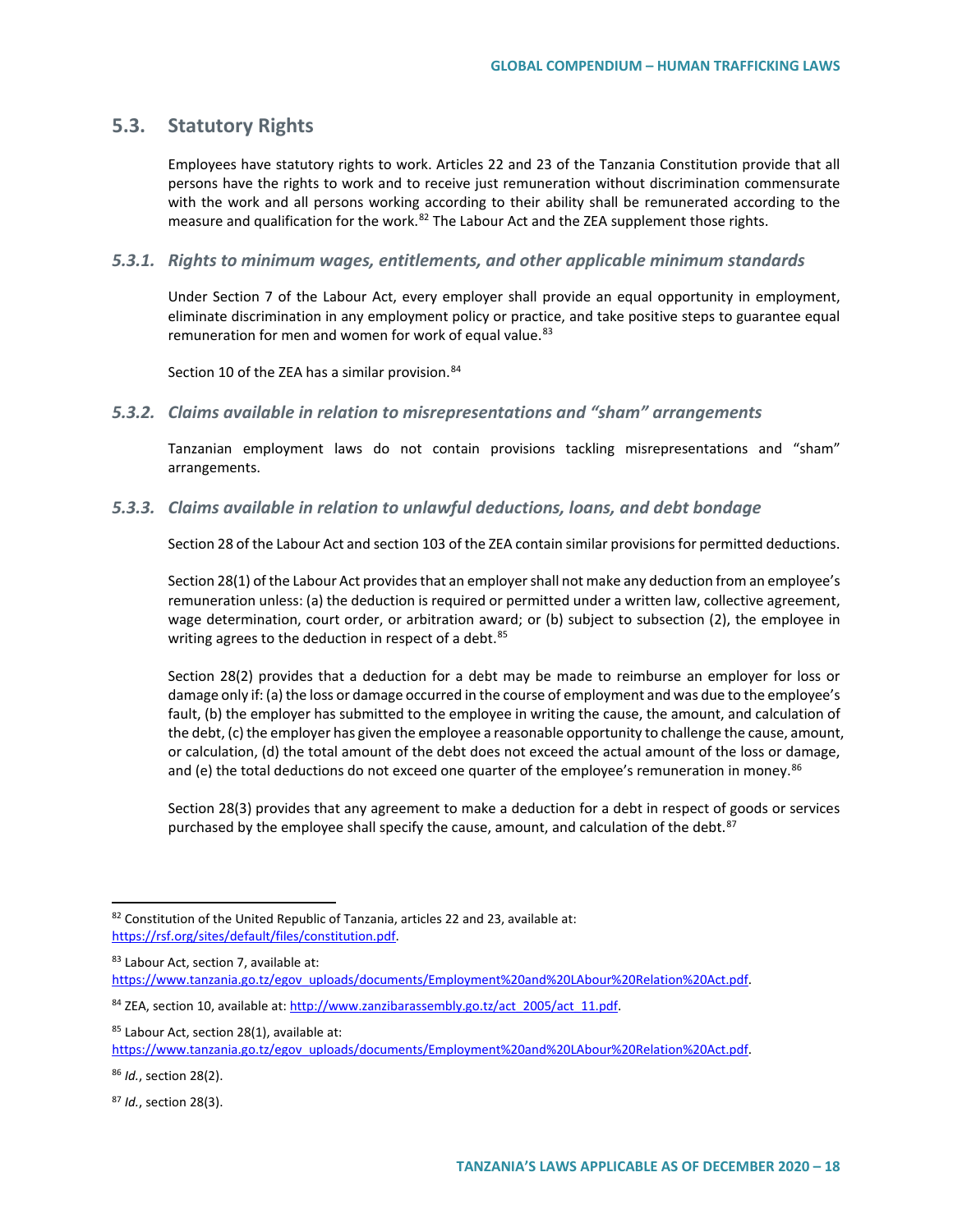Section 28(5) provides that an employer shall not require or permit an employee to: (a) repay any remuneration, except for overpayments resulting from calculation errors; or (b) acknowledge receipt of an amount greater than the remuneration actually received.<sup>[88](#page-18-0)</sup>

A person who contravenes section 28 commits an offence and on conviction shall be sentenced to a fine not exceeding one million shillings [TZS 1 million] (s.102(4) Labour Act). [89](#page-18-1)

A breach of section 103 of the ZEA carries a fine of not less than four hundred thousand shillings [TZS 400,000], imprisonment for not less than three months, or both (s.106 ZEA).<sup>[90](#page-18-2)</sup>

Labour officers appointed by the Labour Commissioner can investigate non-compliances under the Labour Act and issue compliance orders under the Labour Institutions Act 2004. An employer can object to such an order and appeal to the Labour Court.<sup>[91](#page-18-3)</sup>

The Labour Commission under the Zanzibar Labour Relations Act 2005 has a similar power. The Zanzibar Industrial Court deals with labour disputes.[92](#page-18-4)

### *5.3.4. Remedies*

Victims of trafficking who have not been paid minimum wages may seek payment of their outstanding wages owed through the dispute resolution procedures in the Labour Act or the Zanzibar Labour Relations Act, which include mediation and arbitration.<sup>[93](#page-18-5)</sup>

### *5.3.5. The well-being of workers: Preventing work-related psychosocial risks*

The Occupational Health and Safety Act 2003 of Tanzania requires an employer/occupier of premises to provide and maintain plant and systems and procedures of work that are safe and without risk to workers' health.<sup>[94](#page-18-6)</sup>

<span id="page-18-3"></span>91 Labour Act, section 102, available at:

[https://www.tanzania.go.tz/egov\\_uploads/documents/Employment%20and%20LAbour%20Relation%20Act.pdf;](https://www.tanzania.go.tz/egov_uploads/documents/Employment%20and%20LAbour%20Relation%20Act.pdf) Labour Institutions Act (2004), section 46, available at:

[https://www.ilo.org/dyn/travail/docs/2211/Labour%20Institutions%20Act%202004.pdf.](https://www.ilo.org/dyn/travail/docs/2211/Labour%20Institutions%20Act%202004.pdf) 

<span id="page-18-4"></span> $92$  Zanzibar Labour Relations Act (2005), section 84, available at:

<span id="page-18-5"></span>93 Labour Act, Part VIII, available at:

<span id="page-18-6"></span>94 Occupational Health and Safety Act (2003), section 95(2)(a), available at:

[https://www.osha.go.tz/storage/publications/LawsRegulations/The%20Occupational%20Health%20and%20Safety%20Act,%20](https://www.osha.go.tz/storage/publications/LawsRegulations/The%20Occupational%20Health%20and%20Safety%20Act,%202003_1.pdf) [2003\\_1.pdf.](https://www.osha.go.tz/storage/publications/LawsRegulations/The%20Occupational%20Health%20and%20Safety%20Act,%202003_1.pdf)

<span id="page-18-0"></span> <sup>88</sup> *Id.*, section 28(5).

<span id="page-18-1"></span><sup>89</sup> *Id.*, section 102(4).

<span id="page-18-2"></span> $90$  ZEA, sections 103 and 106, available at: [http://www.zanzibarassembly.go.tz/act\\_2005/act\\_11.pdf.](http://www.zanzibarassembly.go.tz/act_2005/act_11.pdf)

[http://www.rodra.co.za/images/countries/tanzania/legislation/Zanzibar%20Labour%20Relations%20ACT%20%20NO.1%20%20](http://www.rodra.co.za/images/countries/tanzania/legislation/Zanzibar%20Labour%20Relations%20ACT%20%20NO.1%20%202005.pdf) [2005.pdf.](http://www.rodra.co.za/images/countries/tanzania/legislation/Zanzibar%20Labour%20Relations%20ACT%20%20NO.1%20%202005.pdf)

[https://www.tanzania.go.tz/egov\\_uploads/documents/Employment%20and%20LAbour%20Relation%20Act.pdf;](https://www.tanzania.go.tz/egov_uploads/documents/Employment%20and%20LAbour%20Relation%20Act.pdf) Zanzibar Labour Relations Act (2005), Part IX, available at:

[http://www.rodra.co.za/images/countries/tanzania/legislation/Zanzibar%20Labour%20Relations%20ACT%20%20NO.1%20%20](http://www.rodra.co.za/images/countries/tanzania/legislation/Zanzibar%20Labour%20Relations%20ACT%20%20NO.1%20%202005.pdf) [2005.pdf.](http://www.rodra.co.za/images/countries/tanzania/legislation/Zanzibar%20Labour%20Relations%20ACT%20%20NO.1%20%202005.pdf)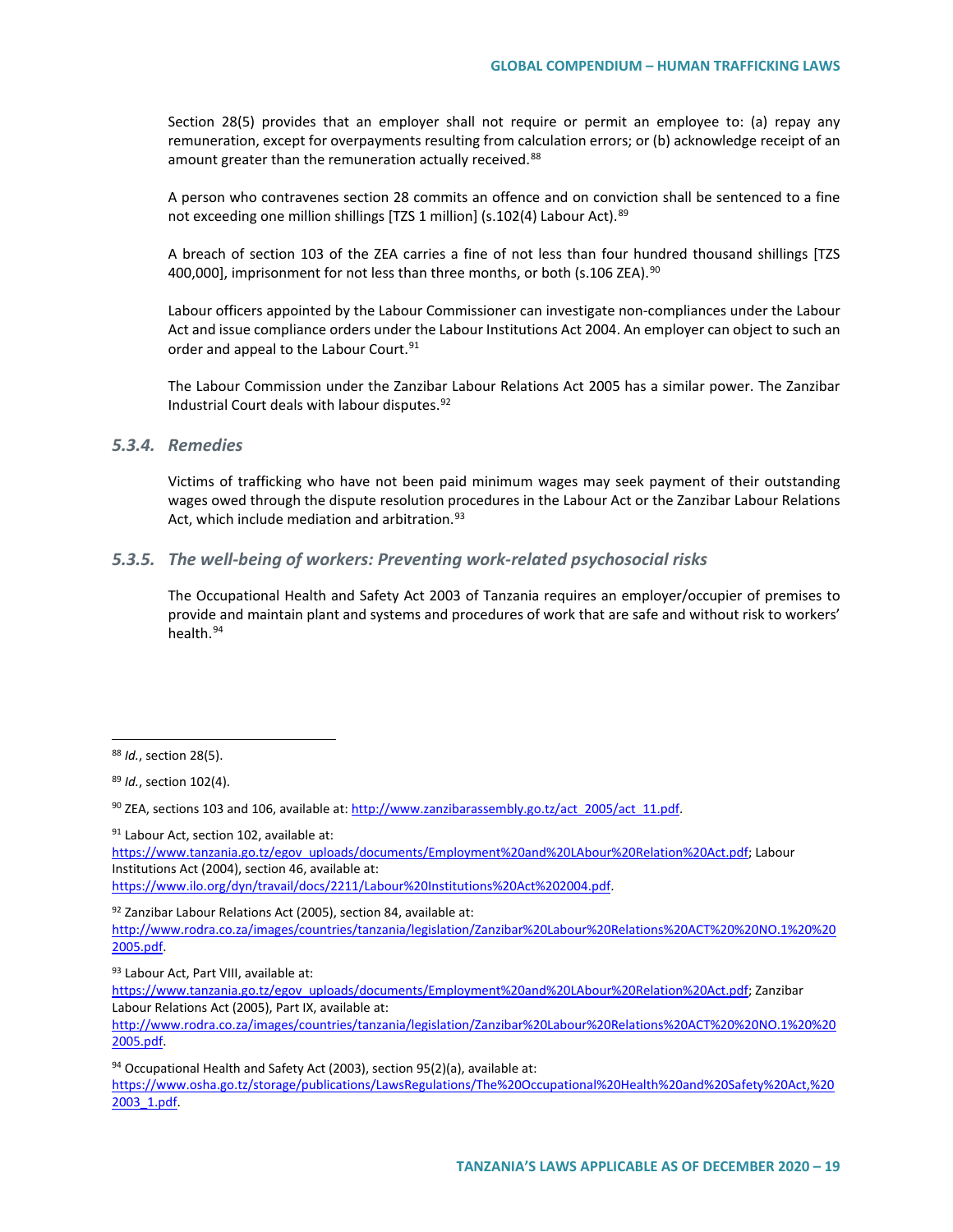The Zanzibar Occupational Safety and Health Act 2005 requires an employer/controller of premises to take such measures as are reasonable to ensure, so far as is reasonably practicable, that the premises remain safe and without risk to workers' health.<sup>[95](#page-19-0)</sup>

Victims of human trafficking and smuggling can benefit from this legislation, as it applies to all employers in Tanzania.

### *5.3.6. The well-being of workers: Promotion of workers' health*

Refer to Section 5.3.5.

### *5.3.7. The well-being of workers: Rest time*

Several Labour Act provisions apply for mainland Tanzania:

Section 19 provides that an employer shall not require or permit an employee to work more than 12 hours in any day. The maximum number of ordinary days and hours that an employee may be permitted or required to work are six days in any week, 45 hours in any week, and nine hours in any day. Overtime is permitted under an agreement, but it shall be no more than 50 overtime hours in any four-week cycle.<sup>[96](#page-19-1)</sup>

Section 23(1) provides that an employer shall give an employee who works continuously for more than five hours a break of at least 60 minutes, though an employer may require an employee to work during a break only if the work cannot be left unattended or cannot be performed by another employee.<sup>[97](#page-19-2)</sup>

Section 24 provides that an employer shall allow an employee a daily rest period of at least 12 consecutive hours between ending and recommencing work and a weekly rest period of at least 24 hours between the last ordinary working day in a week and the first ordinary working day of the next week. However, a written agreement may reduce the daily rest period to eight hours if the ordinary working hours are interrupted by an interval of at least three hours or the employee lives on the premises of the workplace. A weekly rest period may, by written agreement, provide for a rest period of at least 60 consecutive hours every two weeks or a reduced weekly rest period by eight hours if the rest period in the following week is extended equivalently.<sup>[98](#page-19-3)</sup>

Employees are entitled to at least 28 consecutive days of leave per year (s.31).

There is a sick leave entitlement to at least 126 days in a three-year leave cycle. The first 63 days are with full wages, while the second 63 days are paid at half wages.  $99$ 

Several ZEA provisions apply for Zanzibar.

<span id="page-19-0"></span> $95$  Zanzibar Occupational Safety and Health Act (2005), section 40(1), available at: [http://www.ilo.org/dyn/natlex/docs/ELECTRONIC/77451/110273/F1837446524/TZA77451.pdf.](http://www.ilo.org/dyn/natlex/docs/ELECTRONIC/77451/110273/F1837446524/TZA77451.pdf)

<span id="page-19-1"></span><sup>96</sup> Labour Act, section 19, available at:

[https://www.tanzania.go.tz/egov\\_uploads/documents/Employment%20and%20LAbour%20Relation%20Act.pdf.](https://www.tanzania.go.tz/egov_uploads/documents/Employment%20and%20LAbour%20Relation%20Act.pdf)

<span id="page-19-2"></span><sup>97</sup> *Id.*, section 23(1).

<span id="page-19-3"></span><sup>98</sup> *Id.*, section 24.

<span id="page-19-4"></span><sup>99</sup> *Id.*, section 31.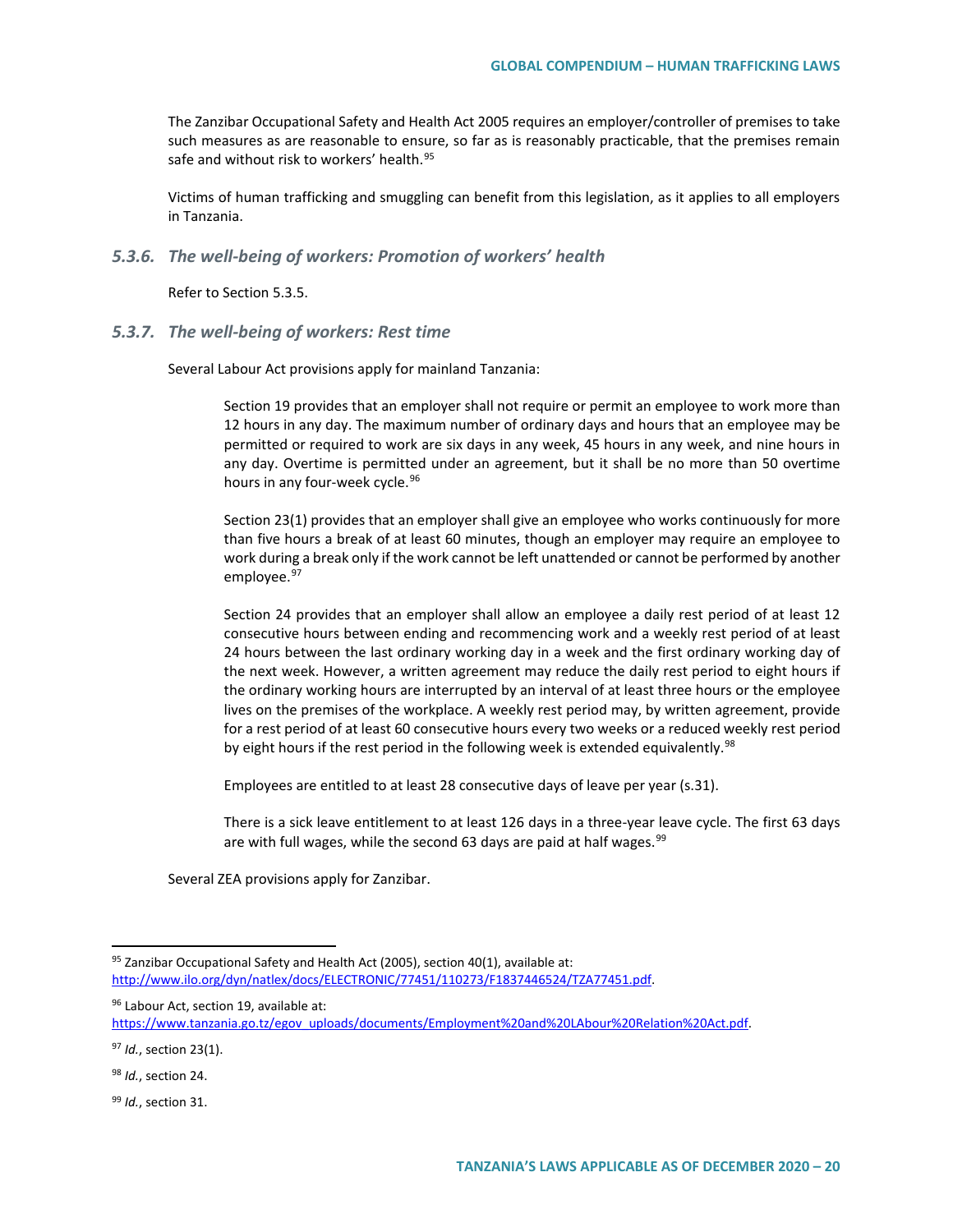Section 62 provides that in all establishments, the normal working hours shall not exceed eight hours per day or 42 hours per week, provided that a collective agreement may permit hours of work to be averaged over a period of up to four months. In that situation, an employee may not be required to work more than the average of 45 ordinary hours of work in a week or 10 hours in any one day. Where normal working hours are at least eight hours or more per day, the employee shall have a one-hour break each day. $100$ 

Section 63 provides that an employer may not require or permit an employee to work overtime more than 10 hours a week or, if permitted by a collective agreement, up to 15 hours per week. An employee may not be required or permitted to work more than 12 hours on any day. A collective agreement may permit overtime to be averaged over a period of up to four months with no more than an average of five hours overtime in a week.<sup>[101](#page-20-1)</sup>

The limits on hours of work may be exceeded in case of accident, urgent maintenance work, or force majeure as may be necessary to avoid serious interference with the ordinary working of the employer.[102](#page-20-2)

Section 65 provides that an employee shall not be required to work for more than six consecutive days without a day's rest of 24 consecutive hours.<sup>[103](#page-20-3)</sup>

Section 67 provides that an employee is entitled to annual leave of seven days for each period of a continuous four months of service, provided that the entitlement only arises for employees who have performed continuous service for a minimum period of six months. Any agreement to relinquish minimum annual leave entitlements is null and void.<sup>[104](#page-20-4)</sup>

Section 68 provides for temporary emergency leave with full pay on the death of a:

a) father, mother, son, daughter, or spouse – three days;

b) sister, brother, half-brother, half-sister, father-in-law, or mother-in-law – one day.

An employee is entitled to sick leave if a medical board certifies that an employee is sick, has suffered an accident, or has contracted a disease arising out of and in the course of employment or otherwise and is therefore incapable of work. The leave may be up to six months, dependent on medical board certifications.[105](#page-20-5)

### *5.3.8. The well-being of workers: Freedom to change jobs and right to leave*

Section 41 of the Labour Act allows employees to terminate their employment by providing the required written notice. For an employment period which is daily or weekly, the notice period is four days. For a monthly contract, the notice period is 28 days. Employees may terminate the contract for cause without

<span id="page-20-0"></span><sup>&</sup>lt;sup>100</sup> ZEA, section 62, available at[: http://www.zanzibarassembly.go.tz/act\\_2005/act\\_11.pdf.](http://www.zanzibarassembly.go.tz/act_2005/act_11.pdf)

<span id="page-20-1"></span><sup>101</sup> *Id.*, section 63.

<span id="page-20-2"></span><sup>102</sup> *Id.*, section 63(7).

<span id="page-20-3"></span><sup>103</sup> *Id.*, section 65.

<span id="page-20-4"></span><sup>104</sup> *Id.*, section 67.

<span id="page-20-5"></span><sup>105</sup> *Id.*, section 68.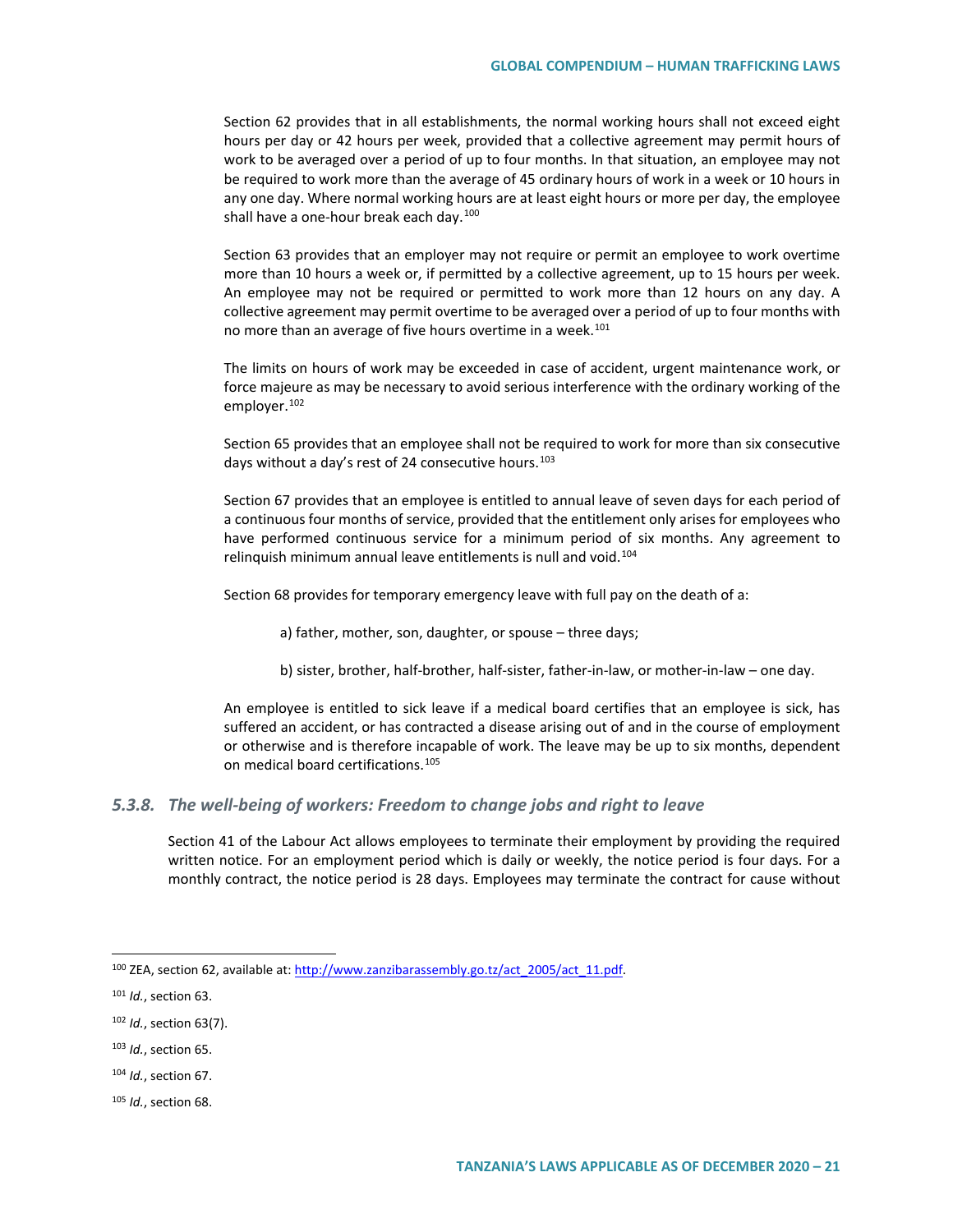those notice periods. The written notice shall state the reason for termination and the date on which notice is given. Such notice shall not be given during any period of leave.<sup>[106](#page-21-0)</sup>

Section 54 of the ZEA allows employees to terminate their employment by providing the required written notice. The notice periods are: (a) not less than two weeks where the employee has been employed for a period of six to 12 months; (b) not less than one month where the employee has been employed for one to five years; and (c) not less than three months where the employee has been employed for five years or more. Notice is not required where a fixed term contract comes to an end.<sup>[107](#page-21-1)</sup>

# **5.4. Rights to a Safe Workplace and Compensation Associated With Injuries or Illness**

The Occupational Health and Safety Act 2003 of Tanzania requires an employer to provide for worker health and safety. The employer/occupier must provide and maintain plant and systems and procedures of work that are safe and without risk to workers' health.<sup>[108](#page-21-2)</sup>

The Zanzibar Occupational Safety and Health Act 2005 requires an employer/controller of premises to take such measures as are reasonable to ensure, so far as is reasonably practicable, that the premises remain safe and without risk to workers' health.<sup>[109](#page-21-3)</sup>

The Workers' Compensation Act 2008 of Tanzania provides compensation from the Workers Compensation Fund to employees or their dependents when employees have an accident resulting in their disablement or death. The Fund also provides compensation to employees who contract a specified disease that has arisen out of and in the course of the employee's employment. The specified diseases are the occupational diseases prescribed by the International Labour Organization R194 and include diseases caused by chemical agents, respiratory diseases, cancer, and skin diseases.<sup>[110](#page-21-4)</sup>

The Zanzibar Workmen's Compensation Act 1986 as amended requires the employer to compensate employees or their dependents for any employee's personal injury or death by accident arising out of and in the course of employment, subject to certain limitations and exceptions.<sup>[111](#page-21-5)</sup>

<span id="page-21-5"></span><sup>111</sup> Zanzibar Workmen's Compensation Act (1986, amended 2005), section 19, available at: [https://tanzania.eregulations.org/media/The%20Workers%20Compensation%20Act%20-%20Revision%20of%202015.pdf.](https://tanzania.eregulations.org/media/The%20Workers%20Compensation%20Act%20-%20Revision%20of%202015.pdf) 

<span id="page-21-0"></span><sup>106</sup> Labour Act, section 41, available at: [https://www.tanzania.go.tz/egov\\_uploads/documents/Employment%20and%20LAbour%20Relation%20Act.pdf.](https://www.tanzania.go.tz/egov_uploads/documents/Employment%20and%20LAbour%20Relation%20Act.pdf)

<span id="page-21-1"></span><sup>&</sup>lt;sup>107</sup> ZEA, section 54, available at[: http://www.zanzibarassembly.go.tz/act\\_2005/act\\_11.pdf.](http://www.zanzibarassembly.go.tz/act_2005/act_11.pdf)

<span id="page-21-2"></span><sup>&</sup>lt;sup>108</sup> Occupational Health and Safety Act (2003), section 95(2)(a), available at: [https://www.osha.go.tz/storage/publications/LawsRegulations/The%20Occupational%20Health%20and%20Safety%20Act,%20](https://www.osha.go.tz/storage/publications/LawsRegulations/The%20Occupational%20Health%20and%20Safety%20Act,%202003_1.pdf) [2003\\_1.pdf.](https://www.osha.go.tz/storage/publications/LawsRegulations/The%20Occupational%20Health%20and%20Safety%20Act,%202003_1.pdf)

<span id="page-21-3"></span> $109$  Zanzibar Occupational Safety and Health Act (2005), section 40(1), available at: [http://www.ilo.org/dyn/natlex/docs/ELECTRONIC/77451/110273/F1837446524/TZA77451.pdf.](http://www.ilo.org/dyn/natlex/docs/ELECTRONIC/77451/110273/F1837446524/TZA77451.pdf)

<span id="page-21-4"></span><sup>110</sup> Workers' Compensation Act (2008, amended 2015), section 5 and Third Schedule, available at: [https://tanzania.eregulations.org/media/The%20Workers%20Compensation%20Act%20-%20Revision%20of%202015.pdf.](https://tanzania.eregulations.org/media/The%20Workers%20Compensation%20Act%20-%20Revision%20of%202015.pdf)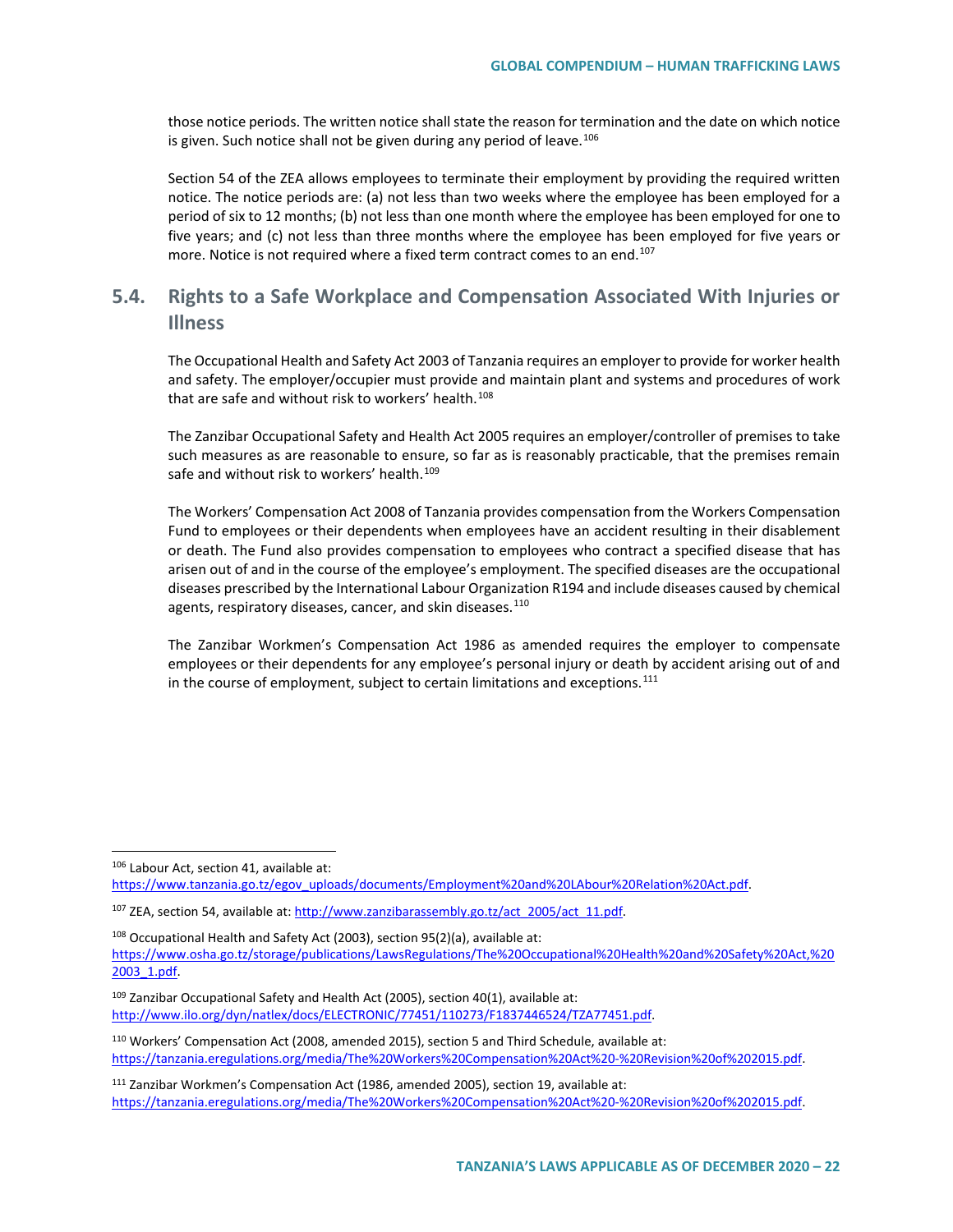# **5.5. Access to Justice and Practical Issues Associated With Enforcing Social Legislation**

Access to justice is difficult for victims due to the barriers below. Enforcing legislation through prosecutions has progressed slowly. The Government has not provided sufficient resources or funding for the enforcement effort<sup>[112](#page-22-0)</sup>

The barriers relate to victims not being aware of their rights, remedies, and protection available and, where they are aware, the lack of funding and assistance for the victims to make claims and seek protection.<sup>[113](#page-22-1)</sup>

As to whether prosecutions deter perpetrators, there have not been many prosecutions. At this point in time, prosecution is not seen as a major deterrent. $114$ 

Actors that assist victims with respect to access to justice include various NGOs and the Ministry of Health, Community Development, Gender, Elderly and Children.[115](#page-22-3)

## **5.6. Interaction Between Employment Law and Migration**

### *5.6.1. Employment rights affected where employment is unlawful under migration law*

When the victims of forced labour are undocumented migrants, there is *per se* a breach of the Immigration Act 1995. That Act does not permit migrants to work without a permit. Migrants convicted for breach of the Immigration Act may be required to pay a fine not to exceed one hundred thousand shillings [TZS 100,000], imprisonment for up to three years, or both.<sup>[116](#page-22-4)</sup>

### *5.6.2. Rights/remedies available under applicable migration law and regulations*

Section 34 of the ATPA allows a victim who is unlawfully staying in Tanzania to remain in the country throughout the legal investigation and prosecution of the trafficker. Upon completion of the legal process, the government will arrange for the victim's repatriation. However, this section also allows victims to remain in Tanzania after the conclusion of the legal process if it is in the victim's best interests. If a victim is approved by the Minister responsible for home affairs to remain in Tanzania, the victim shall stay in a reception centre provided by the government, where the person shall receive basic material assistance until settled in the country. If the victim must return to the victim's country of origin, the victim will stay in a reception centre and receive basic material assistance until repatriation.<sup>[117](#page-22-5)</sup>

## **5.7. Employment Laws and Child Labor**

Refer to Section 3.3.2.

<span id="page-22-3"></span><sup>115</sup> *Id.*, pp. 480–81.

<span id="page-22-0"></span><sup>112</sup> U.S. Dep't of State, Trafficking in Persons Report 480 (2020), available at: [https://www.state.gov/wp](https://www.state.gov/wp-content/uploads/2020/06/2020-TIP-Report-Complete-062420-FINAL.pdf)[content/uploads/2020/06/2020-TIP-Report-Complete-062420-FINAL.pdf.](https://www.state.gov/wp-content/uploads/2020/06/2020-TIP-Report-Complete-062420-FINAL.pdf)

<span id="page-22-1"></span><sup>113</sup> *Id.*, pp. 481–82.

<span id="page-22-2"></span><sup>114</sup> *Id.,* p. 480.

<span id="page-22-4"></span> $116$  Immigration Act (1995), sections 16(1) and 31(2), available at: [https://www.tanzania.go.tz/egov\\_uploads/documents/Immigration%20Acts%201995.pdf.](https://www.tanzania.go.tz/egov_uploads/documents/Immigration%20Acts%201995.pdf)

<span id="page-22-5"></span><sup>117</sup> ATPA, section 34, available at: https://www.refworld.org/pdfid/57c429004.pdf.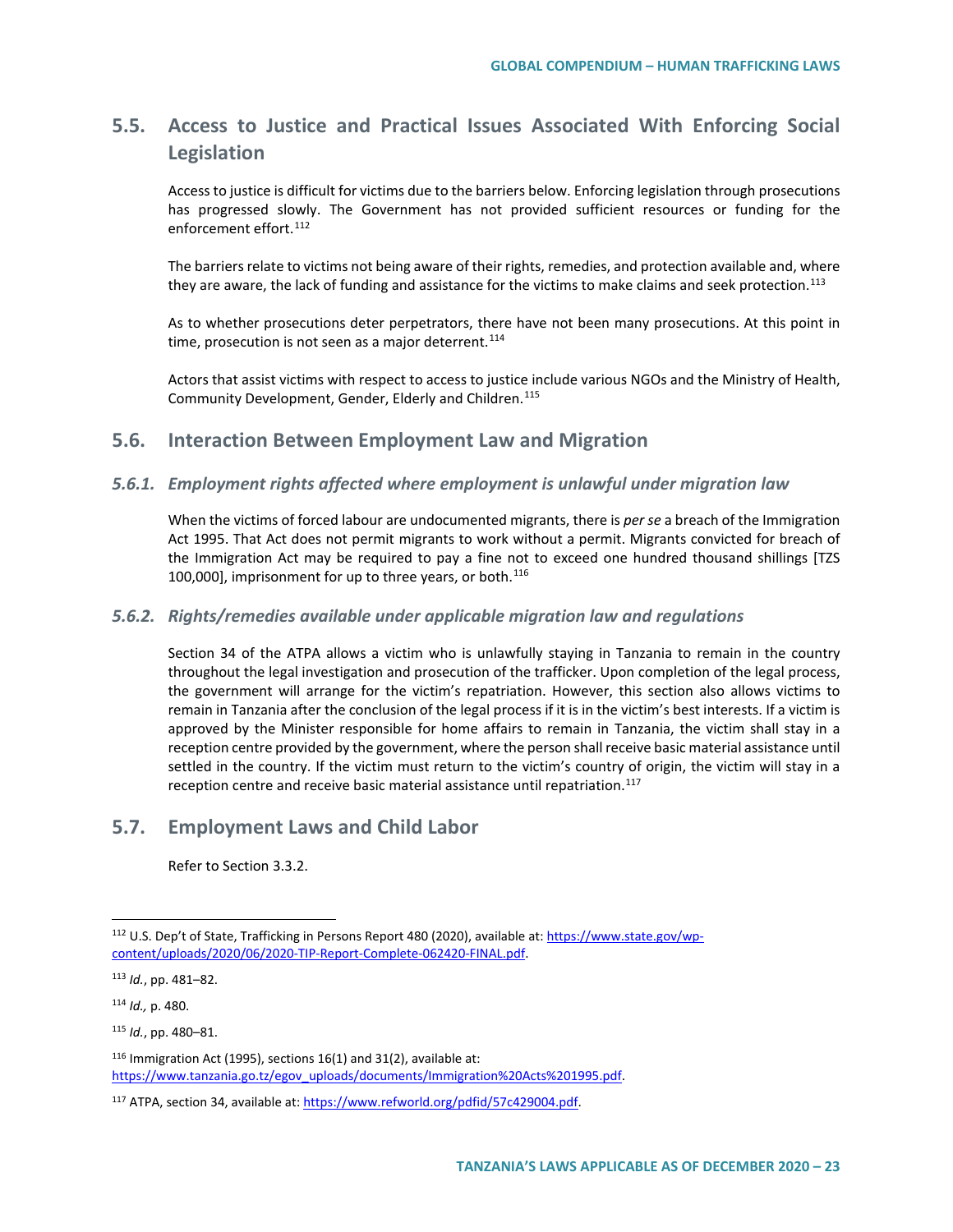# **6. GOVERNMENT PROCUREMENT RULES**

The Public Procurement Act 2011 as amended regulates public procurement of goods, works, and services.<sup>[118](#page-23-0)</sup>

That Act establishes general procurement rules and practices. The Public Procurement Regulatory Authority established by that Act is required to ensure the application of fair, competitive, transparent, nondiscriminatory, and value-for-money procurement standards and practices for government and statutory bodies. That Authority has published standards and guidelines.<sup>[119](#page-23-1)</sup>

The NBA has recommended that the standards and guidelines be amended to satisfy the principles set out in the UN Guiding Principles on Business and Human Rights.<sup>[120](#page-23-2)</sup>

# **7. RESTITUTION AND VICTIM COMPENSATION**

### **7.1. Judicial Process**

Section 15 of the ATPA provides that the court shall order a person convicted of trafficking in persons to compensate the victim and order any person who causes injury to a person in connection with trafficking to compensate the injured person. This compensation is in addition to any other punishment.<sup>[121](#page-23-3)</sup>

Section 14 of the ATPA (as amended) provides that the court may, on its own motion or on application by the Attorney General, order the confiscation and forfeiture to the government of all proceeds and properties derived from the offence of trafficking in persons or anything used for purposes of committing or facilitating the commission of the offence.<sup>[122](#page-23-4)</sup>

All awards for damages shall be taken from the personal and separate properties of the convicted offender. Where those properties are insufficient, the balance shall come from the proceeds of the confiscated and forfeited properties.<sup>[123](#page-23-5)</sup>

Section 27 of the ATPA provides that the Anti-Trafficking Fund shall be used to support the basic material needs of victims of trafficking in persons, for the training of victims, for tracing the families of victims, and for any matter connected with the rehabilitation and reintegration of victims to countries of origin to their best interest.<sup>[124](#page-23-6)</sup>

# **7.2. The Fund for Financial Aid for Victims**

The ATPA established the Anti-Trafficking Fund.

<span id="page-23-4"></span><sup>122</sup> *Id.*, section 14.

<span id="page-23-0"></span><sup>118</sup> Public Procurement Act (2011), available at[: https://www.ppra.go.tz/index.php/95-legislation/140-public-procurement-act-](https://www.ppra.go.tz/index.php/95-legislation/140-public-procurement-act-2011)[2011.](https://www.ppra.go.tz/index.php/95-legislation/140-public-procurement-act-2011)

<span id="page-23-1"></span><sup>119</sup> *Id.*, Part III.

<span id="page-23-2"></span><sup>120</sup> NBA, pp. 43-45, available at: https://globalnaps.org/wp-content/uploads/2017/11/tanzania-bhr-nba\_final\_nov2017.pdf.

<span id="page-23-3"></span><sup>121</sup> ATPA, section 15, available at: [https://www.refworld.org/pdfid/57c429004.pdf.](https://www.refworld.org/pdfid/57c429004.pdf) 

<span id="page-23-5"></span><sup>123</sup> *Id.*, section 14(2).

<span id="page-23-6"></span><sup>124</sup> *Id.*, section 27.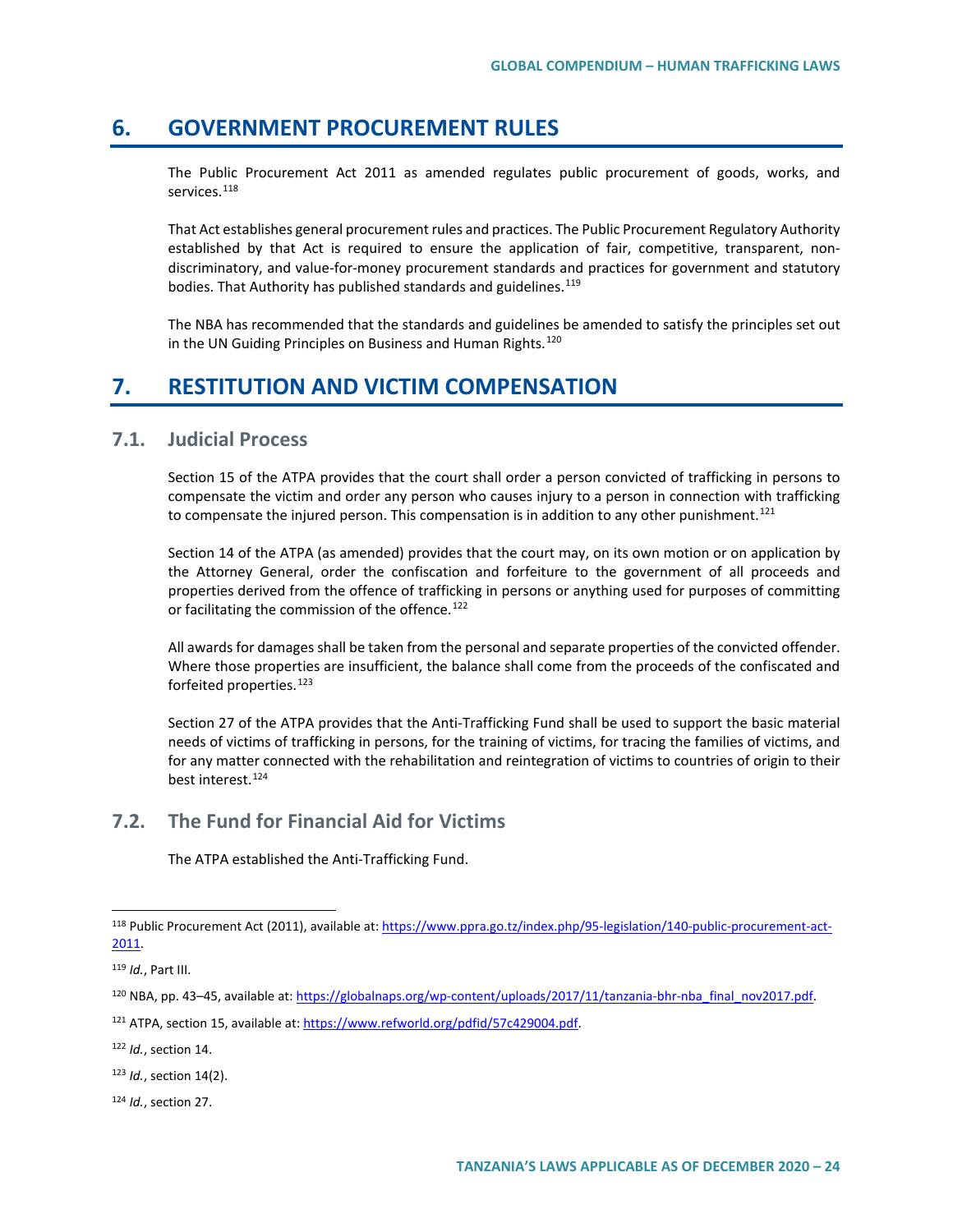Moneys for the Fund include voluntary contributions, Parliament-approved funds, grants, and donations.

The Anti-Trafficking Secretariat manages the Fund and provides support to the Anti-Trafficking Committee<sup>[125](#page-24-0)</sup>

# **8. TANZANIA'S MULTIDISCIPLINARY/INTERAGENCY COOPERATION APPROACH**

### **8.1. Overview**

Various government agencies within Tanzania deal with human trafficking. These include the Commission for Human Rights and Good Governance; Anti-Trafficking Committee; Anti-Trafficking Secretariat; Ministry of Home Affairs; Ministry of Labour, Employment and Youth Development; Director of Public Prosecutions; and Ministry of Health, Community Development, Gender, Elderly and Children.<sup>[126](#page-24-1)</sup>

### **8.2. Responsible Agencies**

#### *8.2.1. Commission for Human Rights and Good Governance*

This Commission was established pursuant to Article 129 of the Constitution of the United Republic of Tanzania.<sup>[127](#page-24-2)</sup> It is an autonomous department. It is the national focal point for the promotion and protection of human rights in Tanzania. Other functions include receiving and investigating complaints relating to the infringement of human rights; conducting research, such as the NBA; educating the public on human rights; instituting court proceedings to prevent the violation of human rights or to restore human rights infringed; and advising the Government and others in respect of human rights and good governance.<sup>[128](#page-24-3)</sup>

### *8.2.2. Anti-Trafficking Committee*

This Committee, which the ATPA established, is responsible for defining, promoting, and coordinating the Government's policy to prevent and control trafficking in persons. Its functions include making recommendations for a national plan of action against trafficking in persons, advising the Minister on policy matters, providing advice on the investigation and prosecution of offences on trafficking in persons, serving as a liaison with other government agencies, and assisting with research and strategies to prevent and combat trafficking in persons.[129](#page-24-4)

<span id="page-24-3"></span><sup>128</sup> *Id.*

<span id="page-24-0"></span> <sup>125</sup> *Id.*, Part V.

<span id="page-24-1"></span><sup>&</sup>lt;sup>126</sup> U.S. Dep't of State, Trafficking in Persons Report 479-80 (2020), available at: [https://www.state.gov/wp](https://www.state.gov/wp-content/uploads/2020/06/2020-TIP-Report-Complete-062420-FINAL.pdf)[content/uploads/2020/06/2020-TIP-Report-Complete-062420-FINAL.pdf;](https://www.state.gov/wp-content/uploads/2020/06/2020-TIP-Report-Complete-062420-FINAL.pdf) *CHRAGG | Home*, COMMISSION FOR HUMAN RIGHTS AND GOOD GOVERNANCE, available at[: https://www.chragg.go.tz/;](https://www.chragg.go.tz/) *PMO-LYED | Home*, MINISTRY OF LABOR, EMPLOYMENT AND YOUTH DEVELOPMENT, available at[: https://www.kazi.go.tz/;](https://www.kazi.go.tz/) *Ministry of Home Affairs | The United Republic of Tanzania*, MINISTRY OF HOME AFFAIRS, available at: [https://www.moha.go.tz/en;](https://www.moha.go.tz/en) *Ministry of Health, Community Development, Gender, Elderly and Children*, available at[: https://www.moh.go.tz/en/.](https://www.moh.go.tz/en/)

<span id="page-24-2"></span><sup>127</sup> Constitution of the United Republic of Tanzania, article 129, available at: [https://rsf.org/sites/default/files/constitution.pdf.](https://rsf.org/sites/default/files/constitution.pdf)

<span id="page-24-4"></span><sup>129</sup> ATPA, section 32, available at: [https://www.refworld.org/pdfid/57c429004.pdf.](https://www.refworld.org/pdfid/57c429004.pdf)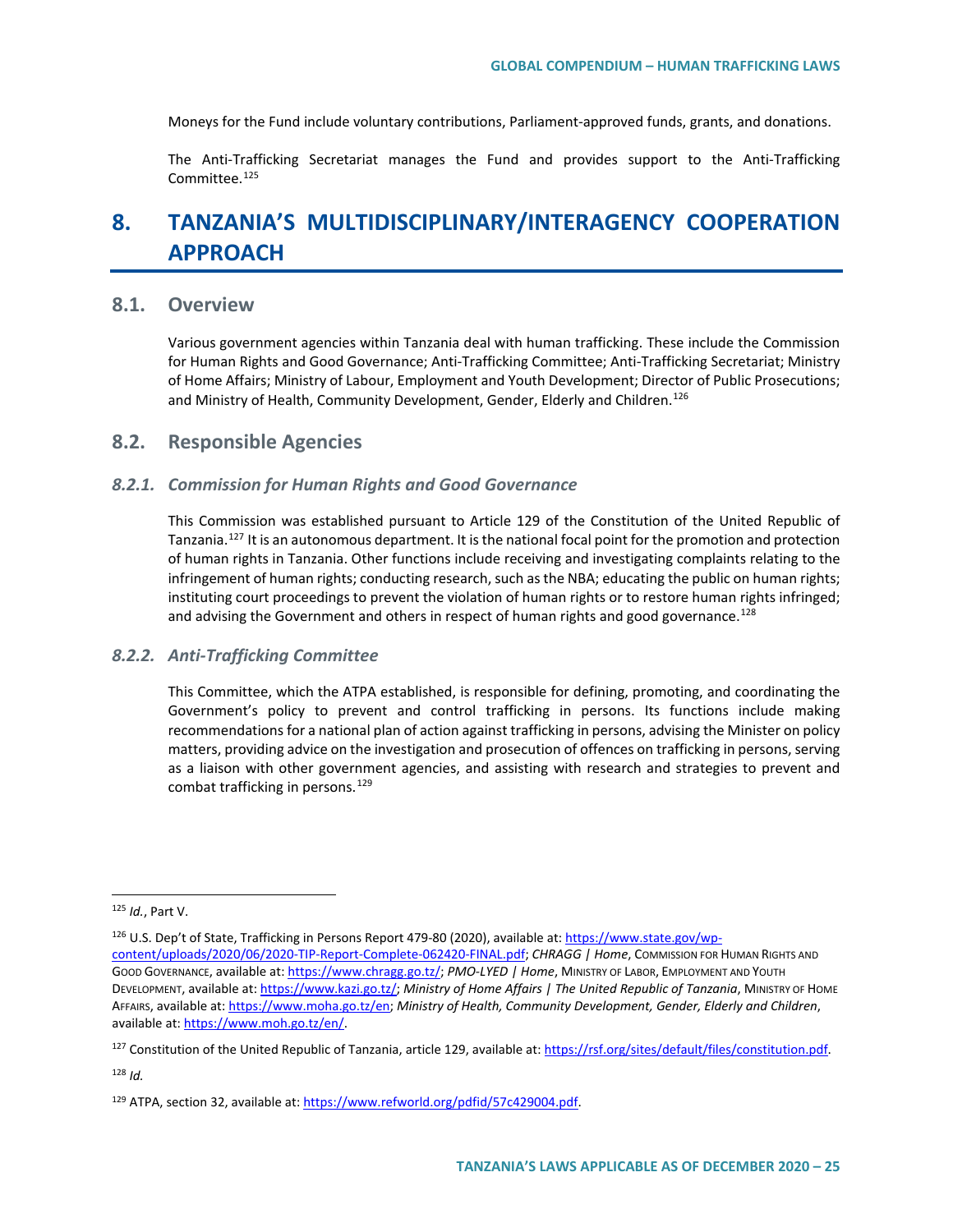### *8.2.3. Anti-Trafficking Secretariat*

The Secretariat functions pursuant to the ATPA and supports the Anti-Trafficking Committee on matters related to the general administration of the ATPA and any matter referred by the Minister. It manages the Anti-Trafficking Fund under the ATPA. It is the lead institution for the 2018–2021 National Anti-Trafficking In Persons Action Plan. It works in collaboration with other government agencies, NGOs, and civil society organisations.<sup>[130](#page-25-0)</sup>

### *8.2.4. Ministry of Home Affairs*

This Ministry is responsible for the Police Force and the Immigration Services Department.<sup>[131](#page-25-1)</sup>

Police officers have various functions and duties under the ATPA. The police are required to investigate any reports about trafficking in persons. They have a general duty to assist trafficked victims to obtain medical and psychological treatment where necessary, assist the victim to a place of safety, and inform the victim of legal rights and any available basic support. The police may arrest a person for an offence under the ATPA only with a warrant.<sup>[132](#page-25-2)</sup>

The Immigration Department is responsible for the administration of the Immigration Act and relevant provisions of the ATPA.[133](#page-25-3)

### *8.2.5. Ministry of Labour, Employment and Youth Development*

This Ministry is responsible for the administration of the Labour Act and seeks to create an environment for better implementation of labour standards.<sup>134</sup>

### *8.2.6. Director of Public Prosecutions*

The Tanzania Constitution (Article 59B) establishes the position of Director of Public Prosecutions. The Director has the power to institute, prosecute, and supervise all criminal prosecutions, including trafficking in persons offences under the ATPA and related legislation.<sup>[135](#page-25-5)</sup>

### *8.2.7. Ministry of Health, Community Development, Gender, Elderly and Children*

This Ministry is responsible for enforcing the children legislation and social welfare laws.<sup>[136](#page-25-6)</sup>

<span id="page-25-0"></span> <sup>130</sup> ATPA, sections 28 to 30, available at[: https://www.refworld.org/pdfid/57c429004.pdf.](https://www.refworld.org/pdfid/57c429004.pdf)

<span id="page-25-1"></span><sup>131</sup> *Who Are We?*, MINISTRY OF HOME AFFAIRS, available at[: https://www.moha.go.tz/sw/site-page/sisi-ni-nani.](https://www.moha.go.tz/sw/site-page/sisi-ni-nani)

<span id="page-25-2"></span><sup>132</sup> ATPA, sections 11 and 12, available at[: https://www.refworld.org/pdfid/57c429004.pdf.](https://www.refworld.org/pdfid/57c429004.pdf)

<span id="page-25-3"></span><sup>133</sup> *Id.*, section 31(f); Immigration Act (1995), Part II, available at: [https://www.tanzania.go.tz/egov\\_uploads/documents/Immigration%20Acts%201995.pdf.](https://www.tanzania.go.tz/egov_uploads/documents/Immigration%20Acts%201995.pdf)

<span id="page-25-4"></span><sup>134</sup> *PMO-LYED | Home*, MINISTRY OF LABOR, EMPLOYMENT AND YOUTH DEVELOPMENT, available at[: https://www.kazi.go.tz/.](https://www.kazi.go.tz/)

<span id="page-25-5"></span><sup>135</sup> Constitution of the United Republic of Tanzania, article 59B, available at: https://rsf.org/sites/default/files/constitution.pdf.

<span id="page-25-6"></span><sup>136</sup> *Mission and Vision*, MINISTRY OF HEALTH, COMMUNITY DEVELOPMENT, GENDER, ELDERLY AND CHILDREN, available at: [https://www.moh.go.tz/en/about-ministry/mission-and-vision.](https://www.moh.go.tz/en/about-ministry/mission-and-vision)